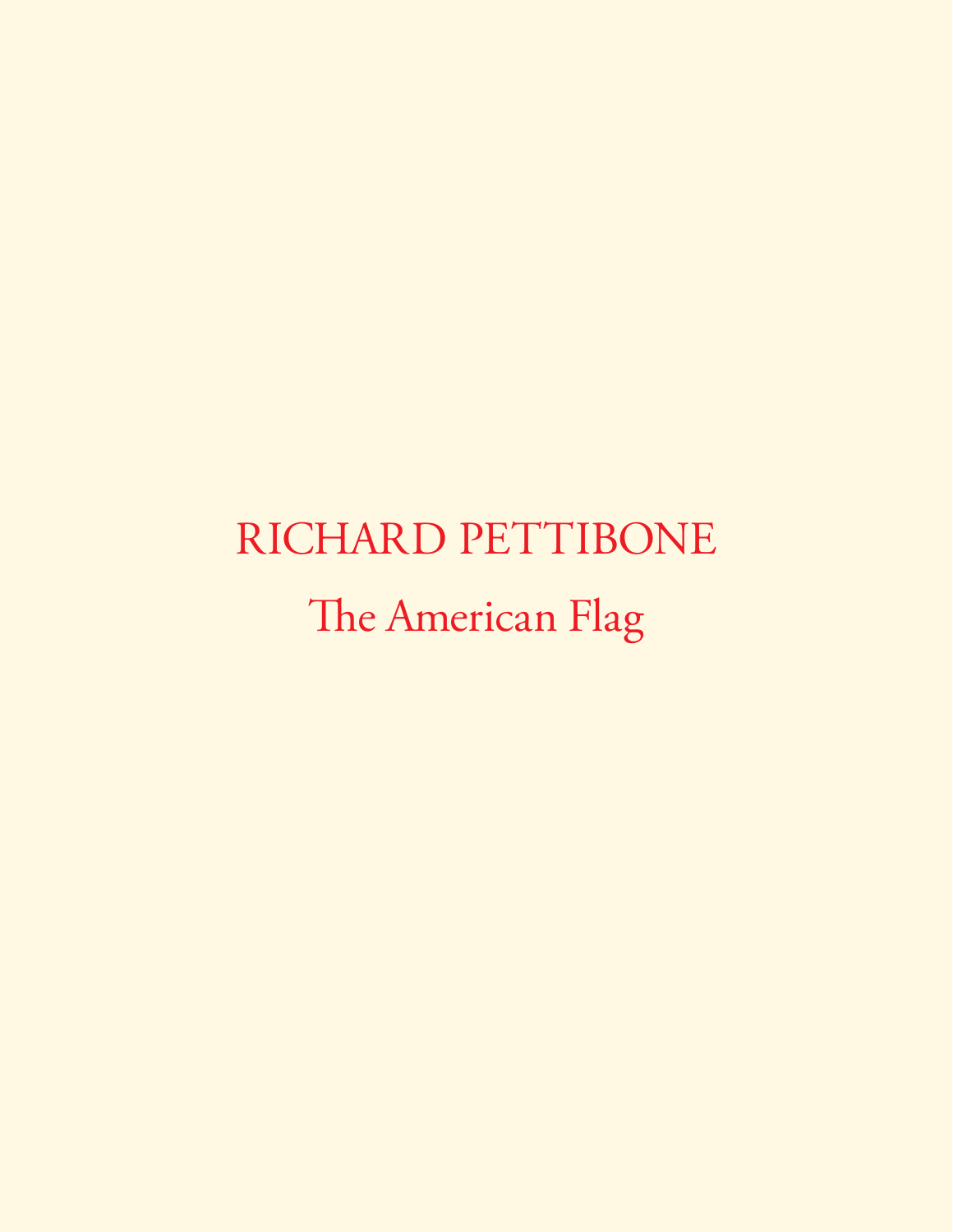## RICHARD PETTIBONE The American Flag

April 1– June 30, 2022

Castelli 24 West 40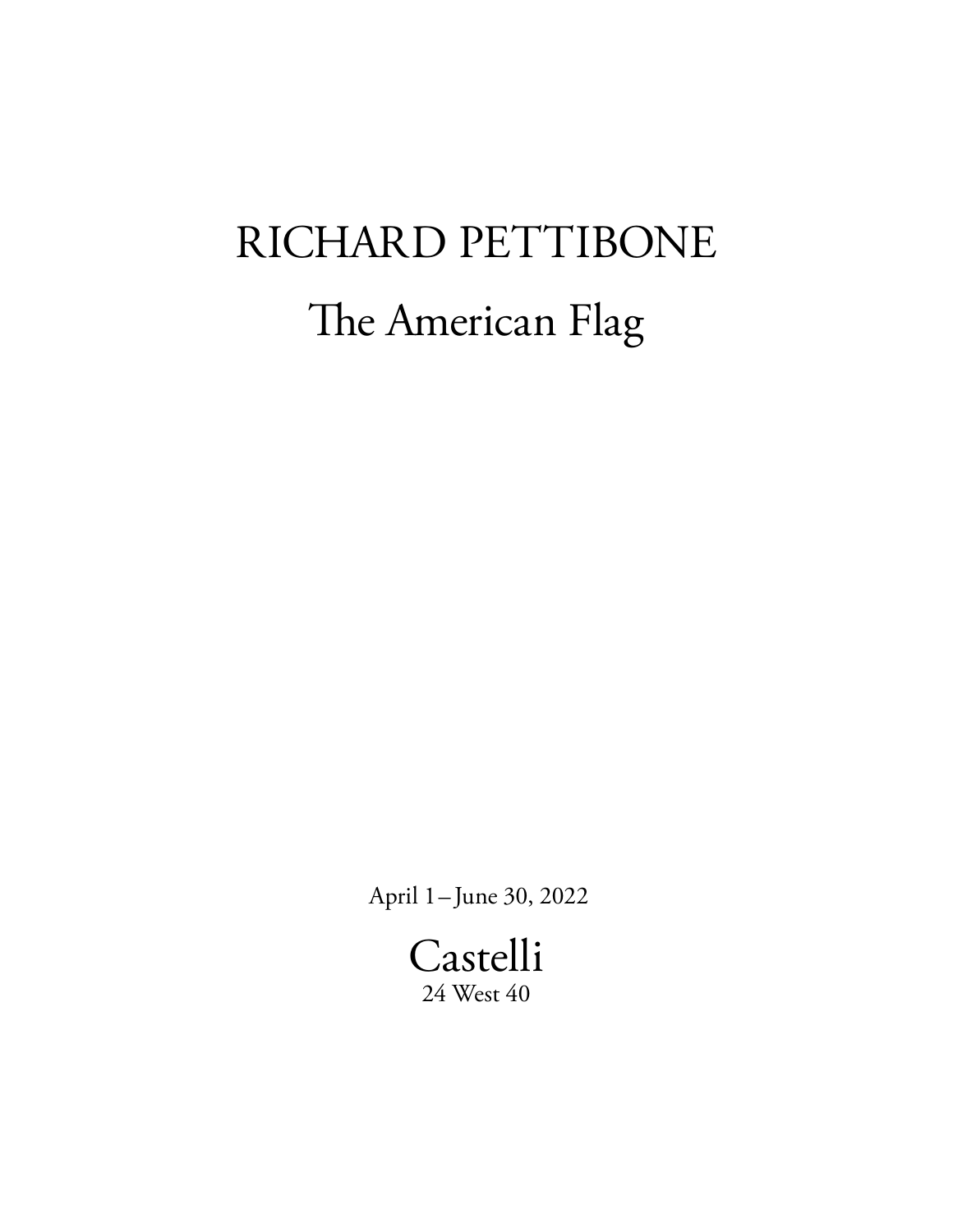The only thing that broke his focus on *Soups* was the decision to make a copy of *Four Flags, Vertical, #2*, a painting Pettibone made in 2002 that had sold at auction in 2017. A collector regretted having missed out on this work, and asked if any other *Flag* paintings were available. Pettibone decided to paint a copy of *Four Flags, Vertical, #2* for the collector. By the time he fnished the



 Already a reclusive artist working from a studio in his home located in Charlotteville, New York, Pettibone's daily routine wasn't a fected much by the closures that ensued during various lockdown stages. Accompanied by his wife and two cats, he continued painting more and more *Soups*, as he a fectionately calls them, through the initial months of the pandemic. It is a subject he has returned to many times since painting his frst *Soup* in 1964. Previously he has made them with silkscreened and hand-painted elements, but this new series was entirely hand-painted. At this point he had been painting *Soups* almost non-stop since 2018. When asked why he kept painting more *Soups* he was at a loss, "Don't ask me!"

### Copying Mechanisms

Broc Blegen

Richard Pettibone *Four Flags, Vertical, #2*, 2002 Oil on canvas 16 ½ x 11 ½ inches Private Collection

*When I was young, one of the frst things that I learned was that no matter how accurately you copy something, you can't get rid of yourself. It's just always you.*  Richard Pettibone

The last two years were defined in part by how we coped with being stuck at home due to the pandemic. We all experienced a feeling of displacement and separation, connecting to the world through various media. When the news of COVID-19 hit, Richard Pettibone was in the midst of painting miniature copies of Andy Warhol's *Campbell's Soup Cans*. As we all emptied the shelves of supermarkets in search of non-perishable foods, canned soup suddenly had a renaissance in popularity that recalled the mid-century American lifestyle that inspired the original Pop paintings. The coincidence seems fitting.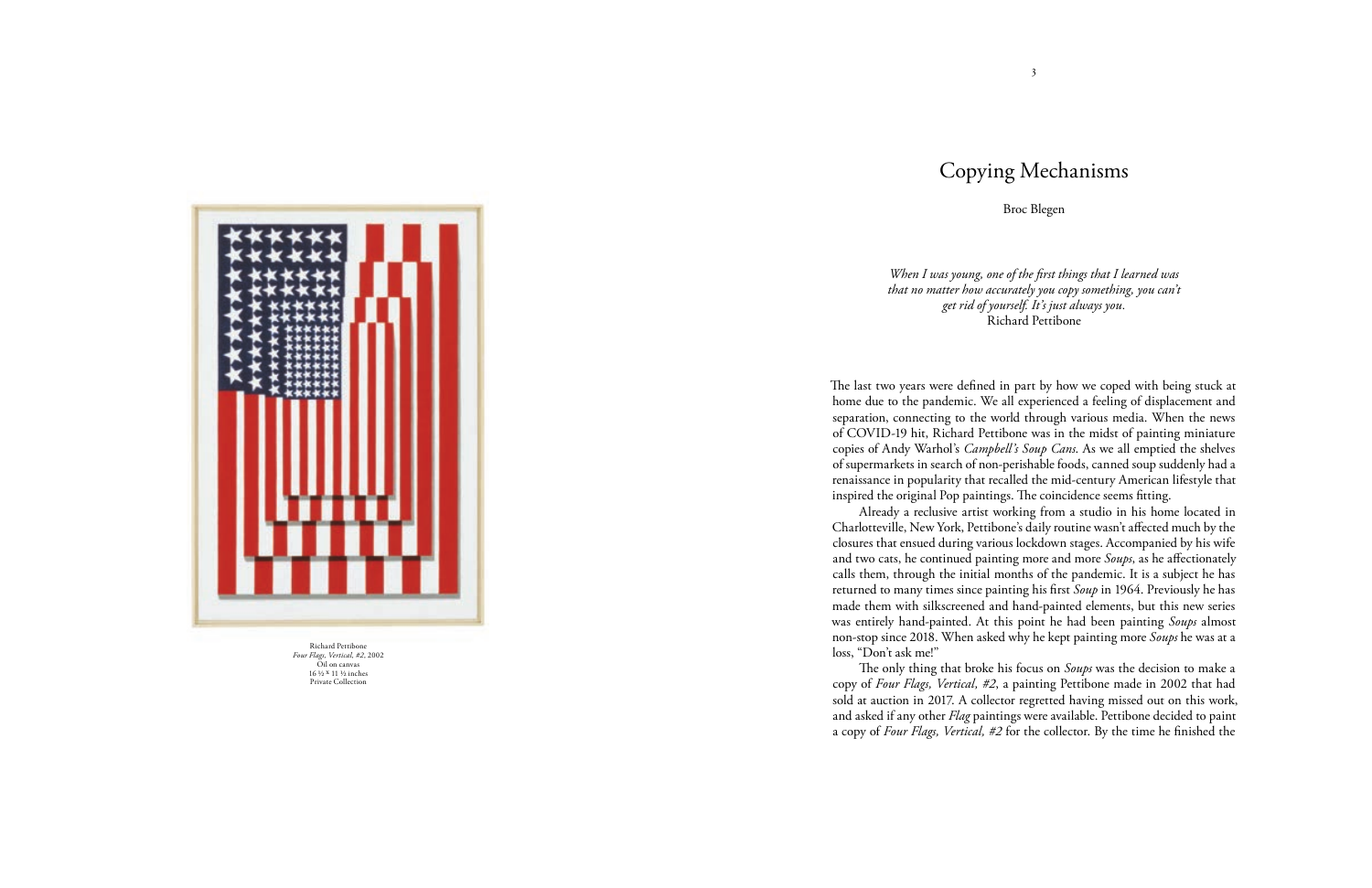

4

painting, at the end of March 2020, New York City had suddenly become the epicenter of a global pandemic and was placed under lockdown. The state of emergency was constantly shifting, and Governor Andrew Cuomo's daily press brie fngs became an essential source of information as we all navigated this newfangled experience of living through a deadly pandemic. On April 9, Governor Cuomo captured the sentiment of this moment, "9/11 was supposed to be the darkest day in New York for a generation…We lose 2,753 lives on 9/11. We've lost over 7,000 lives to this crisis. That is so shocking and painful and breathtaking, I don't even have the words for it." It was at this point that Pettibone took a break from *Soups* and started painting *Flags*.

 Working from a photograph of a work he made in 2002, he made a series of paintings depicting three fags oriented vertically and stacked on top each other, with stars aligning on the top left corners of the fags. At frst glance they are undoubtedly reminiscent of Jasper Johns's iconic *Tree Flags,* 1958, only turned on its side. Had Pettibone simply rotated Johns's painting 90 degrees clockwise, the stars would be in the top right position. Instead, he makes a subtle change by fipping the composition so that the stars appear on the left side, the proper way to display the American fag when hung vertically. Johns depicted the fag vertically in other works, like *Two Flags*, 1974, a silkscreen depicting two vertical fags side by side. Tus, Pettibone's *Tree Flags, Vertical* is actually a hybrid of two di ferent Johns works, a composition that Johns never made. Pettibone always speci fes the artist and artwork he is appropriating in the titles of his works, but since this composition is a Pettibone invention, the title is simply *Tree Flags, Vertical.* 

 While some may assume that Pettibone faithfully and precisely copies the work of other artists, just at a smaller scale, he also invents new compositions by making subtle variations that reveal his playfulness and intimate understanding of the subject matter. Andy Warhol only made one set of thirty-two *Campbell's Soup Can* paintings, frst shown at Ferus Gallery in 1962 and now in the collection of the Museum of Modern Art. However, throughout his career he made *Campbell's Soup Can* works in a number of di ferent styles and variations. In his close study of Warhol, Pettibone picked up on this detail and he has made several di ferent sets of thirty-two *Campbell's Soup Cans*, each using a di ferent style of soup can. For example, in *Andy Warhol, ' Tirty-two Campbell's Soup Cans', 1961*, 2004–2005, Pettibone copies the style of Warhol Soup Cans that are known as the Mönchengladbach-type, which Warhol made in 1961 but never made as a set of thirty-two. At frst glance, one might assume

Richard Pettibone *Andy Warhol, 'Campbell's Soup Can, Tomato', 1962*, 2019 Oil on canvas 10 ¾ x 8 ½ inches Private Collection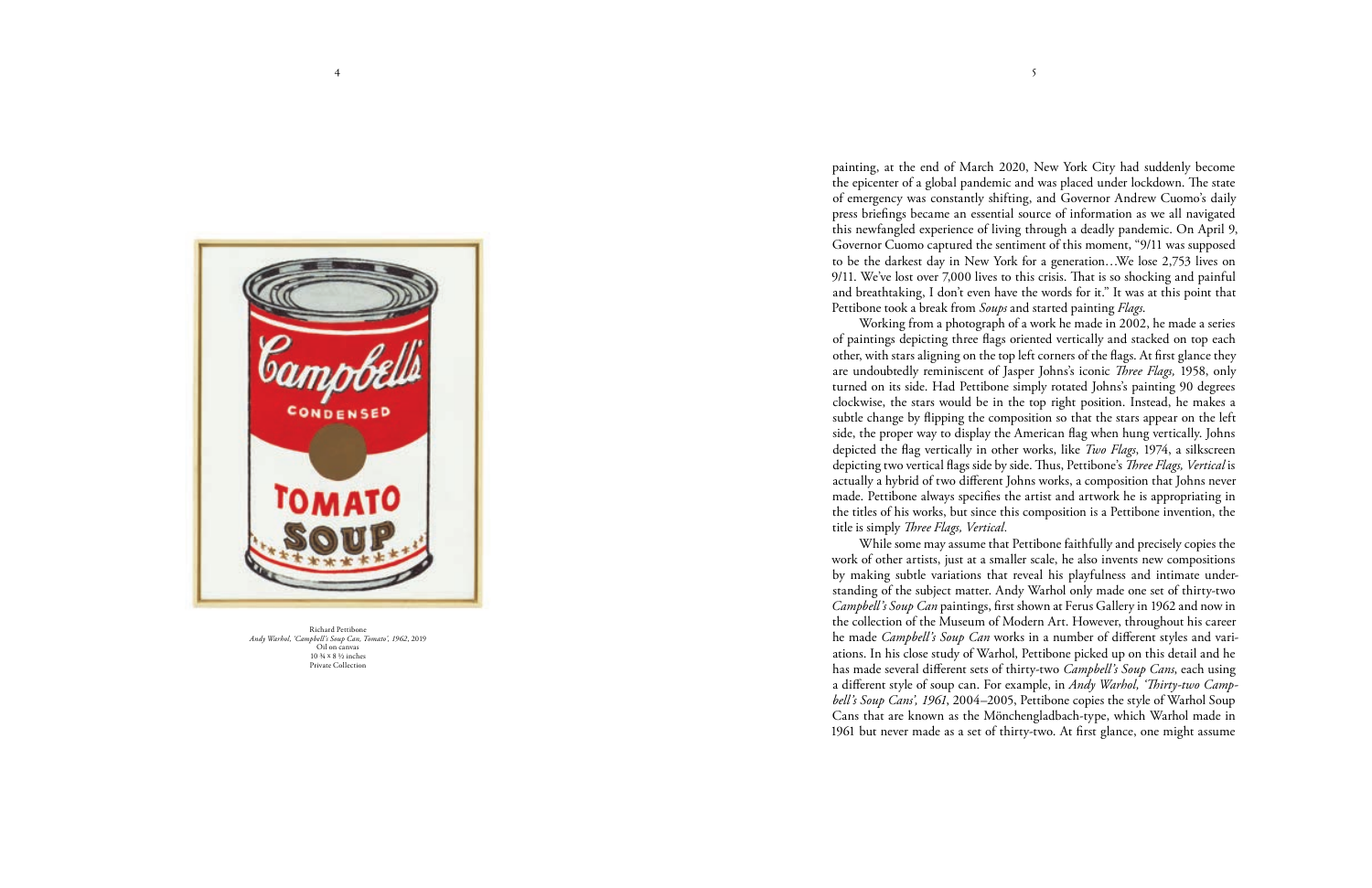that Pettibone's work is referring to Warhol's iconic set shown at Ferus in 1962, but in fact they are an invented set, only existing as a Pettibone. Ironically, the title reveals that this invented set would have been made frst, in 1961, which would then make it the "original" Warhol set. It's a subtle joke that only the more attentive viewers might catch, a play on the art world's obsession with frsts and what it means to be original.

 Another way that Pettibone invents new compositions is by joining works by two or more artists. Tis is clearly evident in his "combine" works that resemble a literal collision of art history, combining works by famous Post-War artists like Jasper Johns, Roy Lichtenstein, Frank Stella, and others into a single shaped canvas. The extreme complexity and flawless execution of these works are impressive, as all the artworks and angles come together seamlessly. In addition to the immediately recognizable artworks by other artists, Pettibone sometimes adds another layer by slipping in references to himself, like in *Andy Warhol, 'Saturday Disaster', 1964; Train Crash; Jasper Johns, 'Flag on Orange Field', 1957; Andy Warhol, 'Double Elvis', 1963 (two times)*; *Roy Lichtenstein, 'We Rose Up Slowly', 1964; Frank Stella, 'Tomlinson Court Park', 1959, Andy Warhol, 'Flowers', 1964; Andy Warhol, 'Campbell's Soup Can (Tomato)', 1962 (four times); Andy Warhol, 'Flowers', 1964 (four times); Andy Warhol, 'Jackie', 1964; Andy Warhol, 'Unidentifed portrait', c. 1965; Andy Warhol, 'Flowers', 1964 (fve times); Jasper Johns, ' Tree Flags', 1958; Frank Stella, 'Union Pacifc', 1960; Roy Lichtenstein, 'Tex', 1962; Frank Stella, 'Sketch Red Lead', 1964; Roy Lichtenstein, 'Mad Scientist', 1963; Andy Warhol, 'Little Electric Chair', 1964; Andy Warhol, 'Most Wanted Men No. 11, John Joseph H.', 1964; Untitled (Self Portrait as a Wanted Man); Frank Stella, 'Creede I', 1961, Roy Lichtenstein, 'Drowning Girl', 1963; Roy Lichtenstein, 'Vicki', 1964; Roy Lichtenstein, 'Sleeping Girl', 1964*, 1971. While most of the work is comprised of precise copies, two deviations pop out– *Train Crash* and *Untitled (Self Portrait as a Wanted Man)*. The inclusion of the train imagery references Pettibone's childhood love of building model trains, while also subtly referencing two other works in the combine: Stella's *Union Pacifc*, named after America's most famous railroad company, and Warhol's *Saturday Disaster,* depicting a car crash. By making a self-portrait in the style of Warhol's *Tirteen Most Wanted Men* series, Pettibone paints himself as the art world's "scoundrel," acknowledging the playfully transgressive nature of his art historical re-mixes. 6<br>
that Pettibone's work is referring to Warhol's iconic set shown at Ferus in 1962,<br>
but in fact they are an invented set, conhy existing as a Pettibone. In<br>rotating the meake in the "original" Warhol set, Fix a subtle j

Another strategy that Pettibone employs to invent new works is by trans-



Richard Pettibone *Andy Warhol, ' Tirty-two Campbell's Soup Cans', 1961*, 2004–2005 Oil on canvas, 32 paintings Each: 7 ½ x 6 inches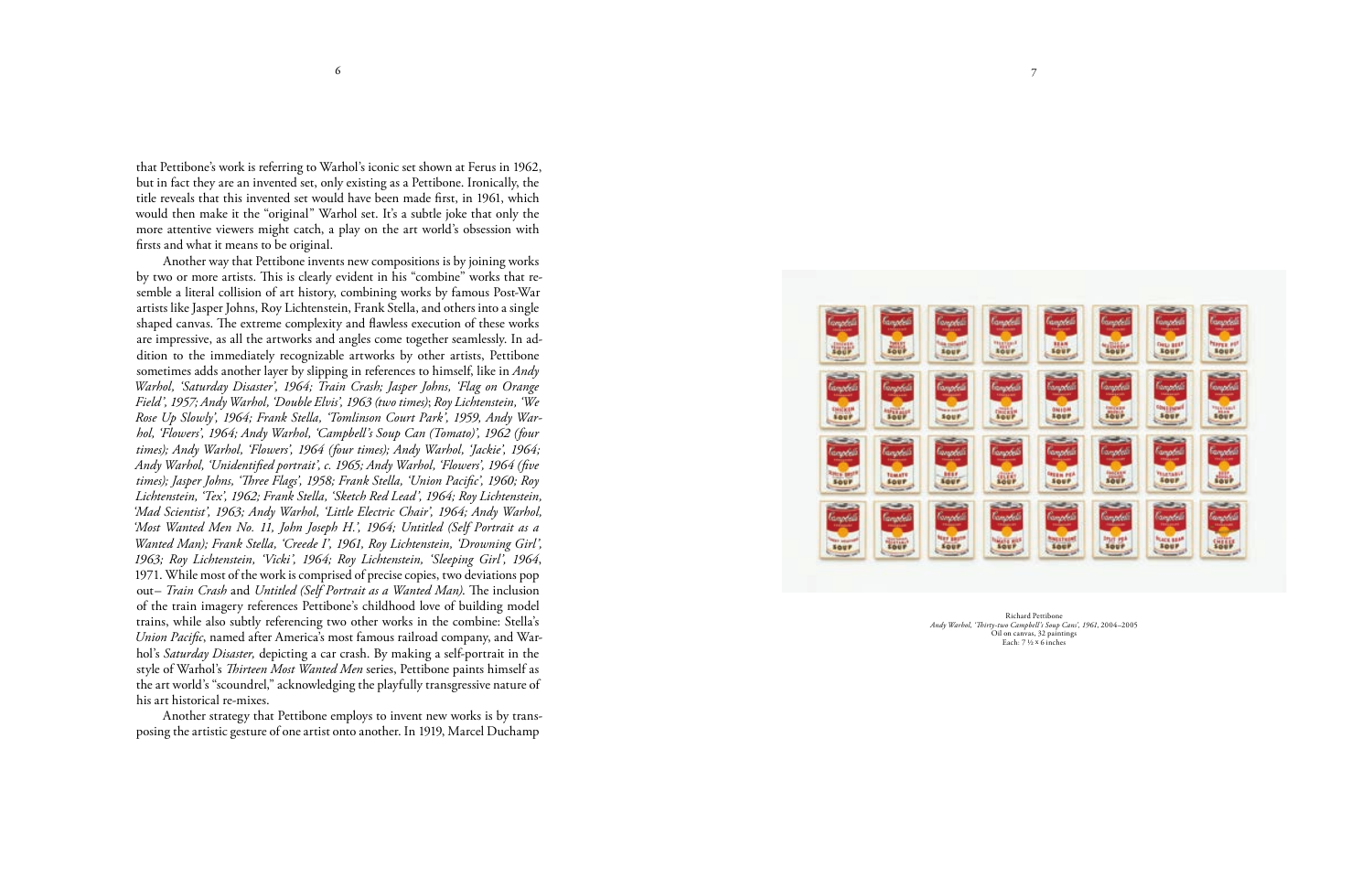provoked the art world by adding a mustache to Leonardo da Vinci's Mona Lisa and titled the work *L.H.O.O.Q.* When read aloud in French, the sequence of letters L.H.O.O.Q. enunciate the expression "Elle a chaud au cul", which roughly translates to "She has a hot ass." In *Andy Warhol, 'Marilyn', 1964, L.H.O.O.Q., #1*, 2002, Pettibone applies Duchamp's iconic Dadaist gesture to our contemporary Mona Lisa, Warhol's *Marilyn.* Along with Warhol, Duchamp has been Pettibone's strongest infuence since the 1960s, and this work embodies the absurdist and irreverent sense of humor characteristic of the Dadaist sensibility.

 Pettibone was also drawn to Jasper Johns's subversive gesture of stacking three canvases depicting an American fag in 1958, a radical act that challenged Clement Greenberg's emphasis on fatness as a defning ideal of modern art. Pushing it further, in 1965, Pettibone applied Johns's gesture of stacking three canvases to Warhol's imagery to create *Andy Warhol, 'Campbell's Soup Can (Pepper Pot)', 1962, Tree Times*. And in 2011, Pettibone applied Johns's gesture to Stella, creating *Frank Stella, 'Ouray', 1961, Tree Times*. Aside from the absurdity of applying one artist's gesture to another artist's imagery, this act also playfully begs the question, if the stacking three canvases was so successful for Johns, why didn't more artists try it?

 While Pettibone eventually made a faithful copy of Johns's *Tree Flags* in 1971, with three miniature stacked canvases, all of his Flag paintings since the

Richard Pettibone *Andy Warhol, 'Marilyn', 1964, L.H.O.O.Q., #1*, 2002 Oil and silkscreen on canvas 7 ¼ x 6 3/4 inches Private Collection



#### Richard Pettibone

*Andy Warhol, 'Saturday Disaster', 1964; Train Crash; Jasper Johns, 'Flag on Orange Field', 1957; Andy Warhol, 'Double Elvis', 1963 (two times); Roy Lichtenstein, 'We Rose Up Slowly', 1964; Frank Stella, 'Tomlinson Court Park', 1959, Andy Warhol, 'Flowers', 1964; Andy Warhol, 'Campbell's Soup Can (Tomato)', 1962 (four times); Andy Warhol, 'Flowers', 1964 (four times); Andy Warhol, 'Jackie', 1964; Andy Warhol, 'Unidentifed portrait', c. 1965; Andy Warhol, 'Flowers', 1964 (fve times); Jasper Johns, 'Tree Flags', 1958; Frank Stella, 'Union Pacifc', 1960; Roy Lichtenstein, 'Tex', 1962; Frank Stella, 'Sketch Red Lead', 1964; Roy Lichtenstein, 'Mad Scientist', 1963; Andy Warhol, 'Little Electric Chair', 1964; Andy Warhol, 'Most Wanted Men No. 11, John Joseph H.', 1964; Untitled (Self Portrait as a Wanted Man); Frank Stella, 'Creede I', 1961, Roy Lichtenstein, 'Drowning Girl', 1963; Roy Lichtenstein, 'Vicki', 1964; Roy Lichtenstein, 'Sleeping Girl', 1964*, 1971

Acrylic, silkscreen, and enamel on canvas 38 ¾ x 50 ¾ inches Private Collection

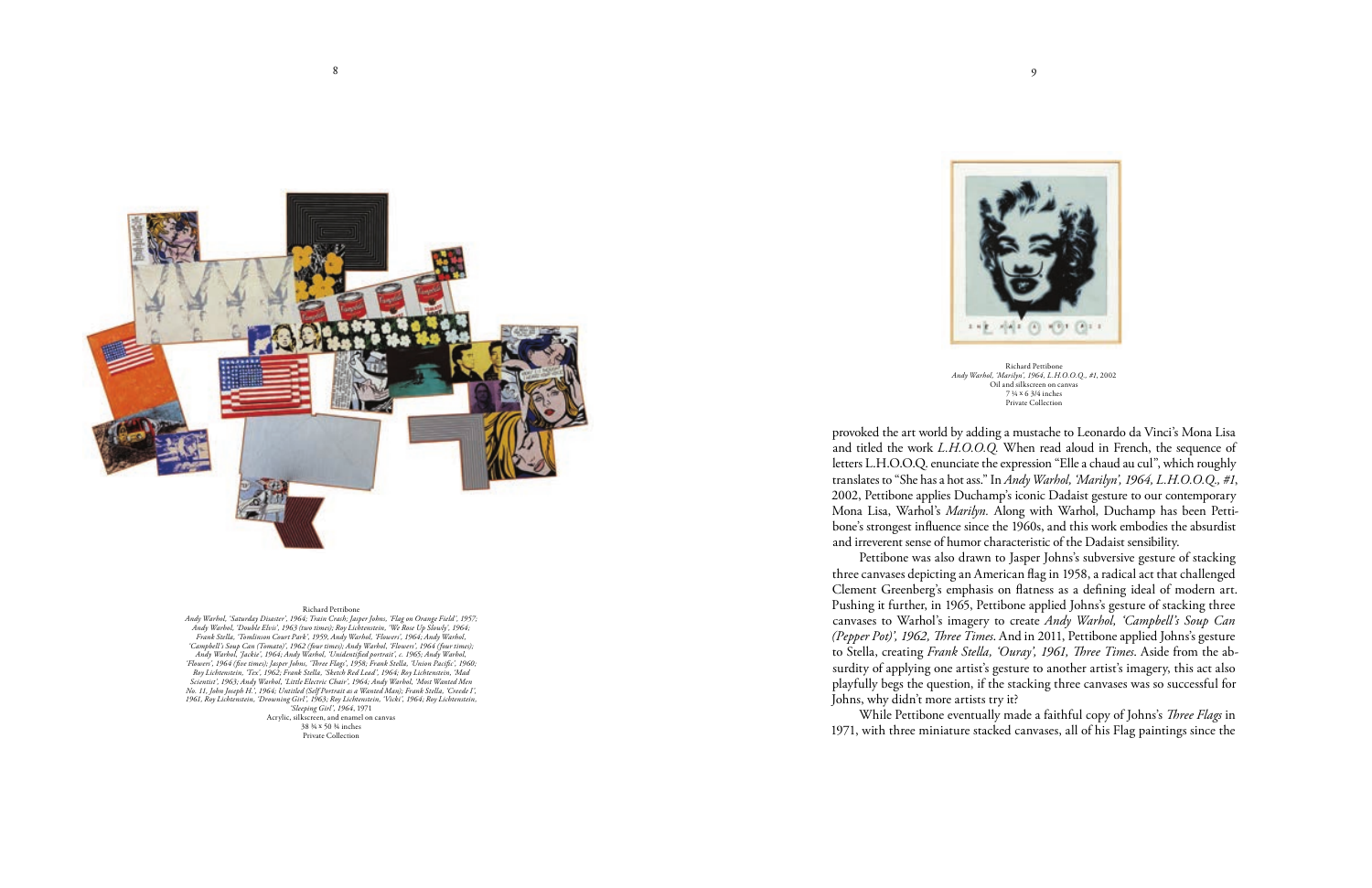early 2000s are fat, painted on a single canvas. Rather than replicating the physicality of three stacked canvases, these new works replicate photographs of Johns's works. The illusion of three-dimensionality is created by painting the shadows as they appear in a photograph, below and just to the right of each canvas. This emphasis on using the photograph of an artwork as the source, not the artwork itself, is an important distinction that goes back to Pettibone's earliest work. As a young artist living in Los Angeles in the 1960s, Pettibone experienced the rapidly evolving landscape of contemporary art through the pages of *Artforum*, since the moment was largely defned by exhibitions taking place in New York City. As such, rather than experiencing artworks physically, he experienced them through a mediated platform—a photo of an artwork printed in a magazine. Rather than complaining about his outsider position, he made the most of it, cleverly commenting on the situation by making miniature replicas of artworks at the size of their printed images. While Art History was being made in New York, a parallel, miniature art history was being made in Pettibone's studio in Los Angeles. The ability to transform what others might perceive as a disadvantage into a central element of his work characterizes Pettibone's way of handling adversity.



 When viewing Johns's *Tree Flags,* the three stacked canvases protrude towards the viewer and emphasize their physicality. But in Pettibone's paintings, the image is fattened out and the fags suddenly take on a dizzying optical efect with an Op-Art quality. Pettibone doesn't outline the edge of each canvas, so the red and white stripes and blue star felds of each canvas start to bleed together, heightening the disorientation. The lack of a clear edge around the flags allows the white of the fag to merge with the white of the background, collapsing figure and ground. The image feels alive as your mind and eyes alternately recognize it as a two dimensional and three dimensional image.

 Pettibone's exploration of optical experiments can also be traced back to his interest in Marcel Duchamp. In 2000, he made paintings of Duchamp's Rotoreliefs illustrated on the cover of *Minotaure* in 1934 and *Coeurs Volants* 

Richard Pettibone *Frank Stella, 'Ouray', 1961, Tree Times*, 2011 Oil on three attached canvases 21 ⅛ x 21 ⅛ x 2 inches Private Collection



Richard Pettibone *Andy Warhol, 'Campbell's Soup Can (Pepper Pot)', 1962, Tree Times*, 1965 Acrylic, oil, and rubber stamp on three attached canvases 10 ⅜ x 6 ⅜ inches Private Collection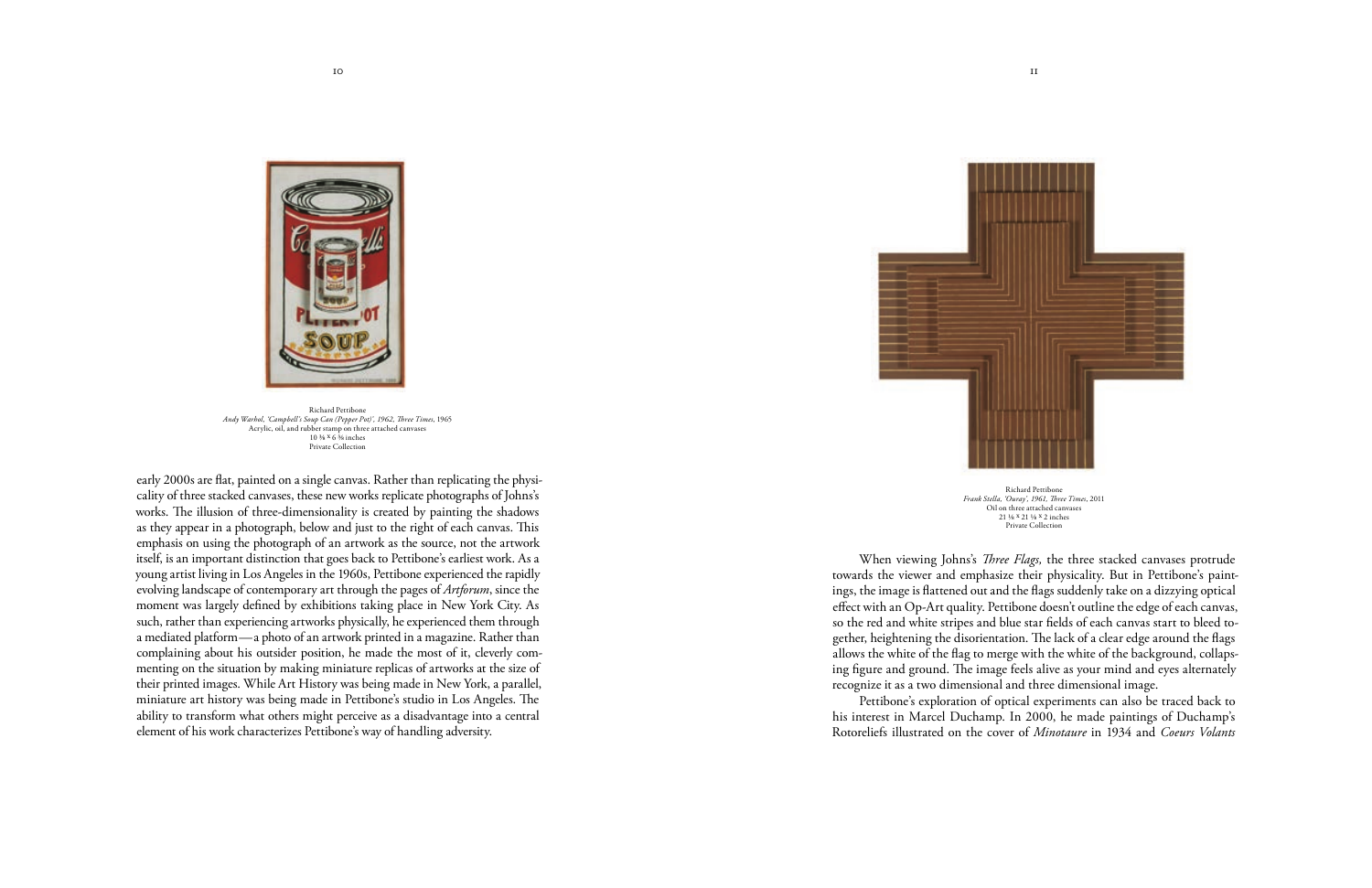(or *Fluttering Hearts*) illustrated on the cover of *CahiersD'Art* in 1936. Later, after recovering from a heart attack he sufered on October 6, 2016, Pettibone returned to the *Fluttering Hearts* image in a series of paintings*.* In the charming title and image, Pettibone found a compelling, if dichotomous, resonance with his own physical experience of having a heart attack. While some of the works replicate the *Fluttering Hearts* image on a white ground, others present the image as illustrated on the cover of *CahiersD'Art*. In these works, he stamps the canvas, "HEART ATTACK OCT 6 2016" and "R PETTIBONE 2018." While in Pettibone's earlier work the autobiographical references were concealed or hidden, here they become explicit. The act of reproducing Duchamp's design by hand may have served as a therapeutic process, while also providing a tangible means of reconciling the seemingly contradictory realities of Duchamp's playful image and the seriousness of Pettibone's own condition.

 Pettibone again turned to Duchamp when he faced what might be the greatest fear of any painter: losing his vision. As his eyesight gradually deteriorated, Pettibone remained committed to painting despite his condition and found kinship in *Te Blind Man,* the art and Dada journal published by Marcel Duchamp, Beatrice Wood, and Henri-Pierre Roché in 1917. When Duchamp





Richard Pettibone *Heart Attack #5*, 2018 Oil on canvas  $10$   $\rm \frac{1}{2}$  x  $\rm 8$  inches

> submitted *Fountain* under the pseudonym "R. Mutt" to the 1917 exhibition of the Society of Independent Artists, the work was rejected, despite the no-jury policy of the exhibition. The work was, however, photographed by Alfred Stieglitz and published in *Te Blind Man*, the magazine that covered the events of the Society, alongside a short statement by Beatrice Wood. This photo, magazine, and statement were instrumental in making the work world famous, despite the fact that only a few people had ever seen it.

> "I had become *Te Blind Man*," Pettibone stated when discussing the connection between himself and the magazine. Pettibone appropriated this title and paired it with Stieglitz's photo of *Fountain*, and stamped these paintings with "THE BLIND MAN," "SELF PORTRAIT," and "R PETTIBONE 2015." In this context, the image of *Fountain* almost looks like a bust on a pedestal, a stand in for Pettibone himself. The works were made in two groups of six paintings, each in a progression of sizes ranging from 5 ⅞ to 16 ⅜ inches tall. They became a record and test of Pettibone's focus and determination as the artist attempted to overcome his increasingly deteriorating vision. Thankfully he underwent surgery resulting in his vision eventually recovering, but this series demonstrates Pettibone's use of gallows humor to process his own trauma.

12 13

Richard Pettibone *Te Blind Man*, 2015 Oil on canvas 11 5⁄8 x 10 inches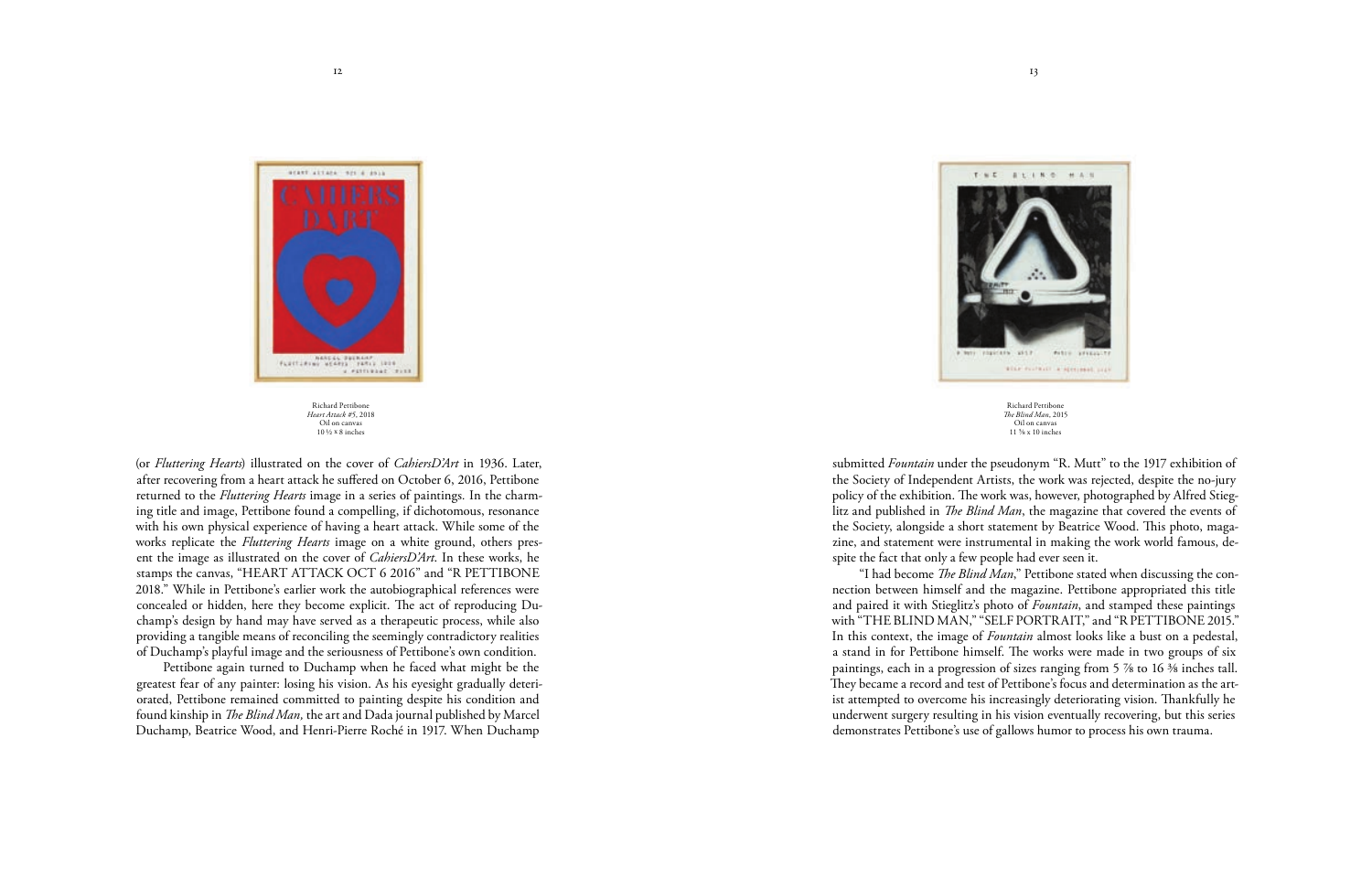While Pettibone may use humor as a means to respond to personal traumas, he often takes a more sincere tone when addressing collective grief. Pettibone was scheduled to have a solo exhibition at a gallery in New York in October 2001 when tragedy struck on September 11th. New York City, and America as we knew it, changed overnight. Pettibone was just weeks from installing his show when he felt compelled to respond to the attacks in some way. After 9/11, the American fag immediately became a ubiquitous symbol of solace and unity, hung outside homes and businesses, sewn on sports jerseys, even stretched across entire football felds. In his own gesture of unity, Pettibone painted *Jas per Johns, Tree Flags, 1958,* rendering the image on a single fat canvas for the first time, with faux shadows. The artist donated the painting to a benefit for the victims of 9/11, but before doing so he produced inkjet prints of the painting on white photo paper, which he signed and stamped, "SEP 11 2001." Feeling a need to connect with loved ones, Pettibone mailed these inkjet prints to as many friends and family as he could.

 One day, on March 11, 2002, the artist wanted to make a painting of an American fag on a fagpole, so he grabbed his camera and drove to Oneonta, where the largest fag in the area is. But when he arrived, there was no wind. The flag was completely limp. The coincidence felt appropriate given the post-9/11 political climate at the time, so he snapped the photo and drove home. The resulting painting was given as a gift to his dealer, Barbara Bertozzi Castelli, who had just become an American citizen.

 Pettibone continued to process life after 9/11 with more paintings of fags. In an exhibition at Castelli Gallery in 2003, Pettibone exhibited three Flag paintings made in 2002, all fat single canvases. Two were *Tree Flags, Vertical* paintings, and one was *Four Flags, Vertical, #2*. This group represents the first time that Pettibone made paintings of fags oriented vertically, with the stars in the top left corner. The American flag is normally displayed horizontally, but the vertical orientation has a somber connotation and is often used in memorial contexts. Johns never made a Flag painting with four stacked canvases, and Pettibone's clever invention offered a much needed moment of comedic relief with viewers questioning their own art historical knowledge.

 Nearly twenty years after 9/11, coincidence and collective grief has brought Pettibone back to the image of the fag. After painting several *Tree Flags, Vertical* paintings in 2020–2021, inspired by his own works, Pettibone moved to other flag paintings that more directly copy Johns's works. The first is a group of three paintings titled, *Jasper Johns, 'Two Flags', Silkscreen, 1974*,



Richard Pettibone *Big Flag Oneonta*, 2002 Oil on canvas 14 ¼ x 5 ½ inches Collection of Barbara Bertozzi Castelli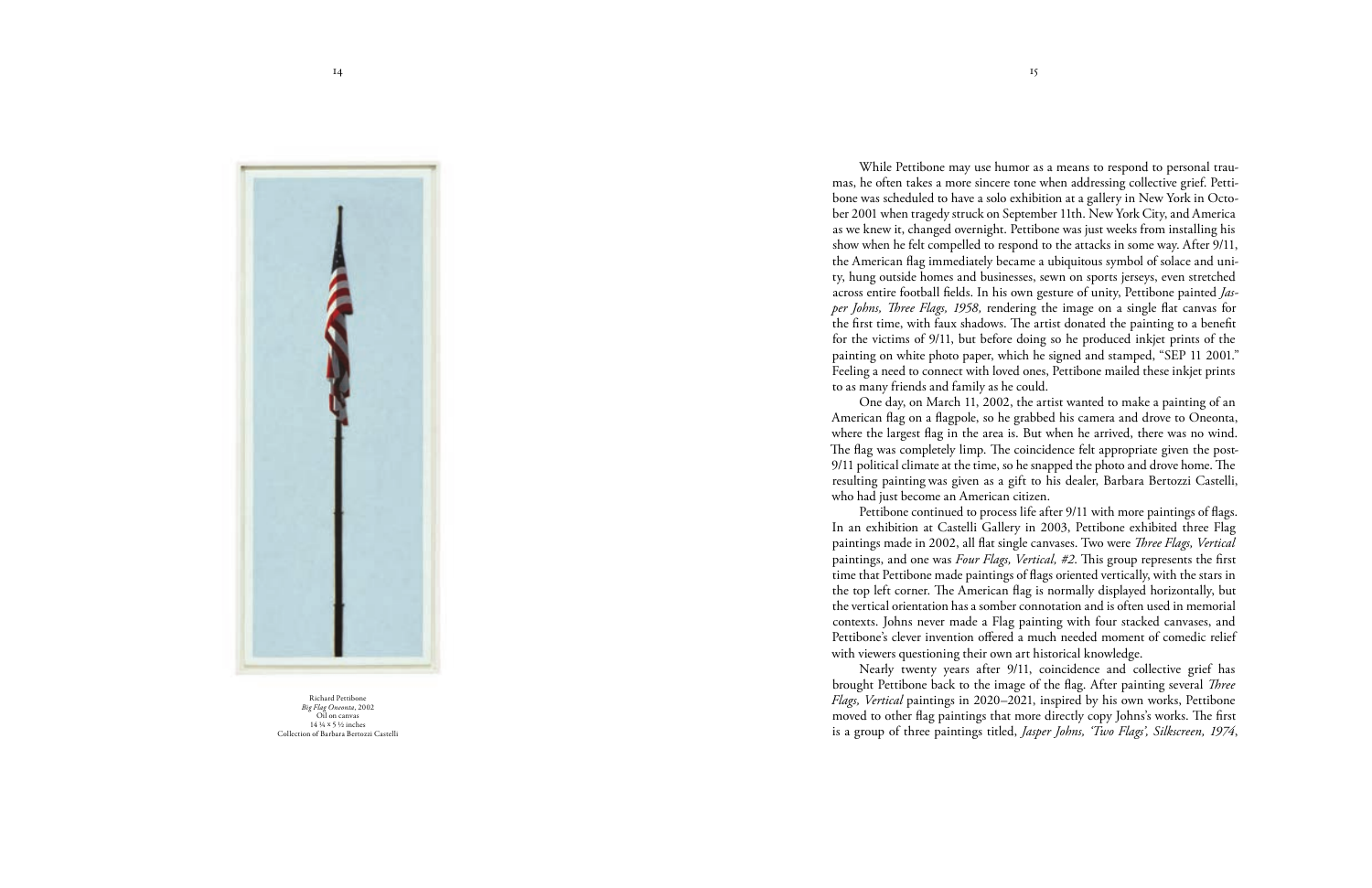which depict the image of Johns's silkscreen of two vertical fags side by side. While a silkscreen on paper doesn't have the dimensionality to cast a shadow, like a canvas does, Pettibone still adds a faux shadow that conforms with the other works. These three paintings are of the same size, but the flags are painted progressively smaller in each composition. These works were followed by two paintings titled, *Jasper Johns, 'Flag', 1954,* which depict a photograph of Johns's frst *Flag* painting. And fnally, Pettibone makes a single painting titled, *Jasper Johns, ' Tree Flags', 1958*, *#1,* which depicts a photograph of Johns's *Three Flags* made of three stacked canvases. These Pettibone paintings are all fat, single canvas works depicting photographs of Johns works, copied faithfully.

 In presenting these more straightforward copies alongside the *Tree Flags, Vertical* inventions, Pettibone sets up a game for the viewer. One of the many joys of viewing Pettibone works is comparing his versions to the originals, to try and fnd the similarities and di ferences. Te scale is always the most obvious, but the subtleties of material and imagery make the works feel almost like a puzzle wanting to be solved. While noticing small di ferences is entertaining, these art historical riddles perhaps mask the deeper underlying aspects of the works. Like any joke or riddle, there is more than meets the eye. For example, upon close inspection, one might discover that the *Tree Flags, Vertical*  paintings all vary slightly in scale, while the other works conform to a precise and uniform size as Pettibone's work often does. This is a notable deviation and, given the memorializing context, might lead to an interpretation of how each life lost is unique. When asked why they all vary slightly in size, the artist replied, "oh I was just trying out di ferent things." While this may be the case, Pettibone's history of highly intentional scaling betrays the o fhandedness of his comment.

 Pettibone's work is often known for its cute scale or humorous interpre tations of art history, but if one ignored the works' more sincere elements it would paint an incomplete picture of the artist. Many of Pettibone's photo realistic paintings depict friends and family, and intimate moments from his life. Pettibone's copying of other artists always came from a place of love as well, a detail that may separate Pettibone from more impersonal appropria tion artists. Pettibone loves Warhol, he loves Duchamp, he loves Shaker fur niture, he loves Ezra Pound, he loves Jasper Johns, he loves the American fag, and on and on. Te scale of the work and materials he uses are in fuenced by his love of model trains. And the craftsmanship of his work requires consid -



erable care and sensitivity, as he builds the stretchers and frames himself, even

with tiny nails and tiny staples.

 Given the fact that Pettibone started painting fags during a national tragedy, in an election year, at arguably the most polarized time in American history, it is only natural for a viewer to wonder, what does it mean to be painting the American fag in this moment? Te polarizing force of Trump's presidency created the implication that the American fag belonged to one group of people. Pettibone even experienced this judgment himself, as his neighbor recently asked why he hung the "Republican fag" outside his home. Pettibone sharply corrected him, "it's the *American* fag." Without considering the relationship between love and critique, one might confuse Pettibone's seeming obsession with the American fag with having a certain political position, or a lack of criticality about America's past and present. But as James Baldwin famously states, "I love America more than any country in the world and, exactly for this reason, I insist on the right to criticize her perpetually."

Installation view of *Richard Pettibone* at Castelli Gallery, April 11 – May 31, 2003.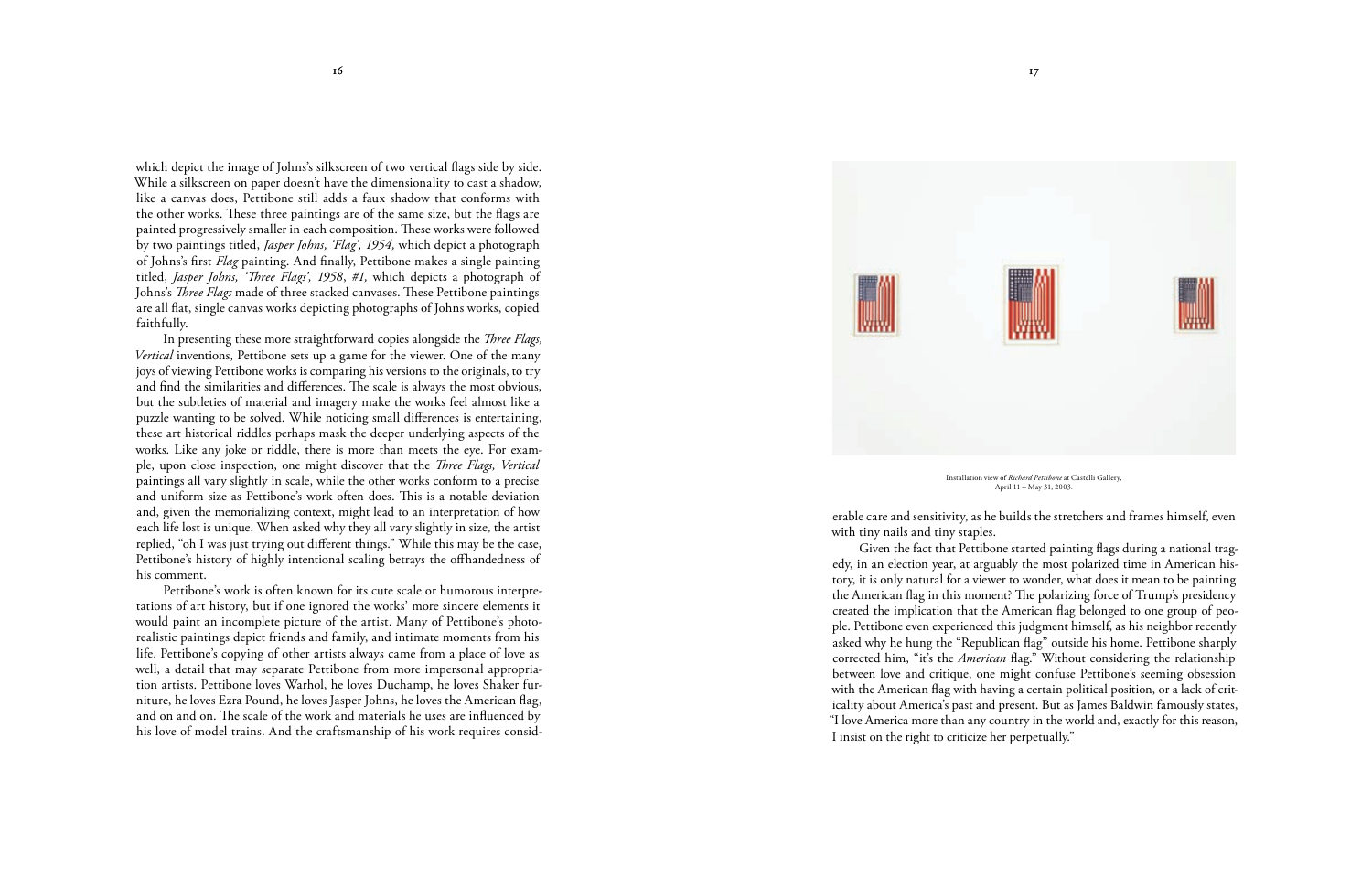

Richard Pettibone's studio, Charlotteville, New York, December 2021.

 It is this attitude toward patriotic symbols that may have inspired Pettibone to continue rendering them. If flying an American flag outside your house automatically positions you on one side of the political spectrum, what does it mean to make seventeen American fag paintings? For an artist with a contrarian or mischievous streak like Pettibone, it's almost a dare. We often confate representations with endorsements, but Pettibone understands that you can hold two truths simultaneously and that there's nuance to every side. No matter how much one might attempt to transform the meaning of the American flag, no one person can own it. With any image or symbol, there's always room for endless recontextualization and appropriation, two concepts Pettibone knows well.

 One of the unexpected joys of living in quarantine was getting to see everyone's homes on Zoom. Whether it was a co-worker or talk show host, we all took voyeuristic pleasure in examining every detail in the background, looking for clues in book titles and pets. Artists are no stranger to having their private studios mined for meaning in an attempt to reveal their methods and inspirations. Pettibone's studio truly is a window into "teeny-tiny land," as the artist calls his world of miniatures, with model Ferraris and a miniature train set. On the wall is a painting by his great-grandfather. Pettibone paints on an aged easel that he customized, stamped with "DADA" and holding a sculptural bust. His paint brushes and supplies are held on a custom table inspired by Shaker furniture that he built, and is stamped with "PERIPLUM," a word coined by Ezra Pound that signifes a coastal or coasting voyage.

 Pettibone has come a long way since his frst appropriations from the pages of *Artforum*, but has remained committed to the ideas that frst animated his work. His career often has a cyclical quality as he continually returns to the same subject matter, each time transforming it through the poetry of his own experiences.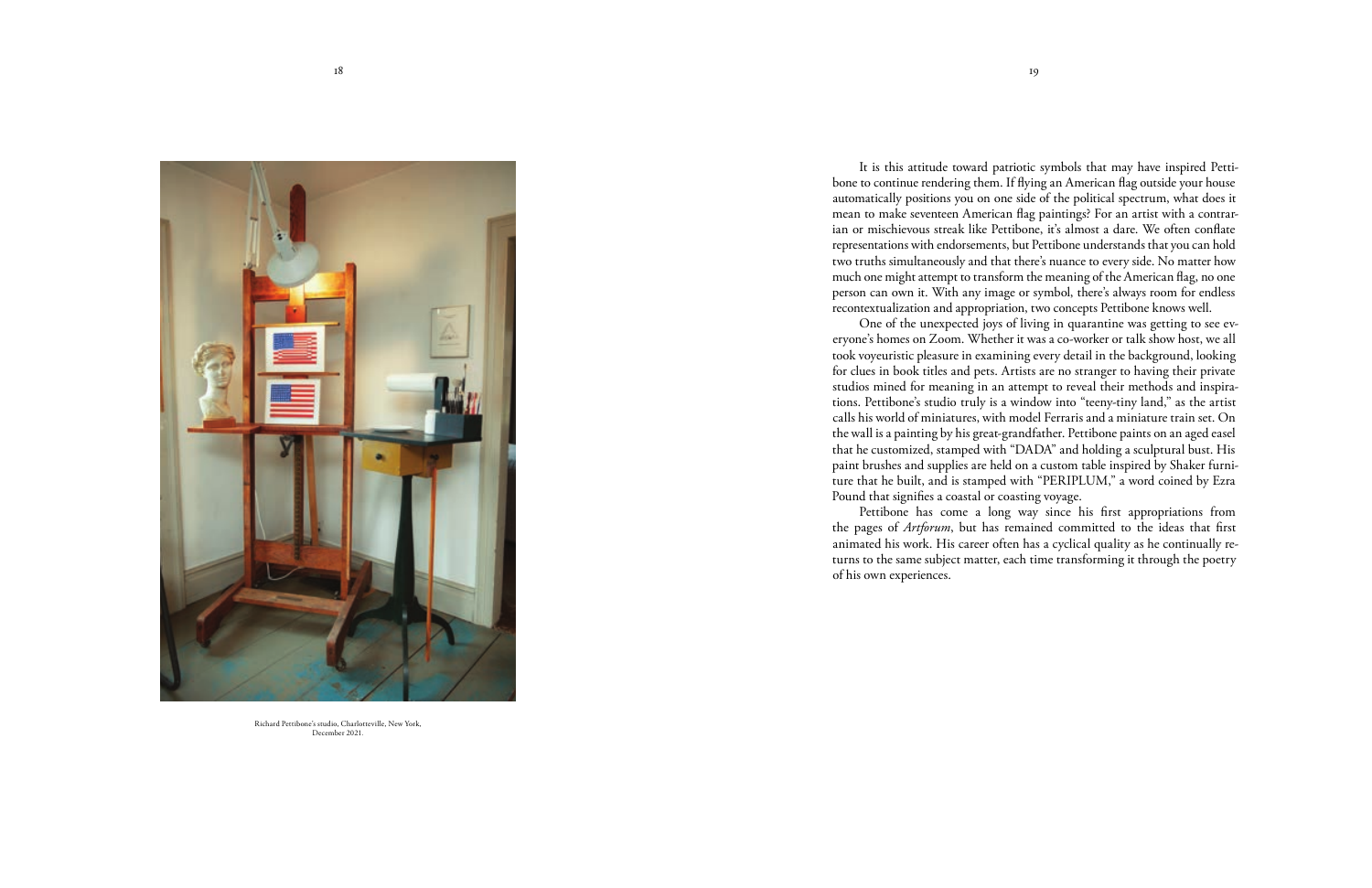

Richard Pettibone, *Four Flags, Vertical*, 2020 Oil on canvas,  $11 \frac{1}{2} \times 8 \frac{1}{2}$  inches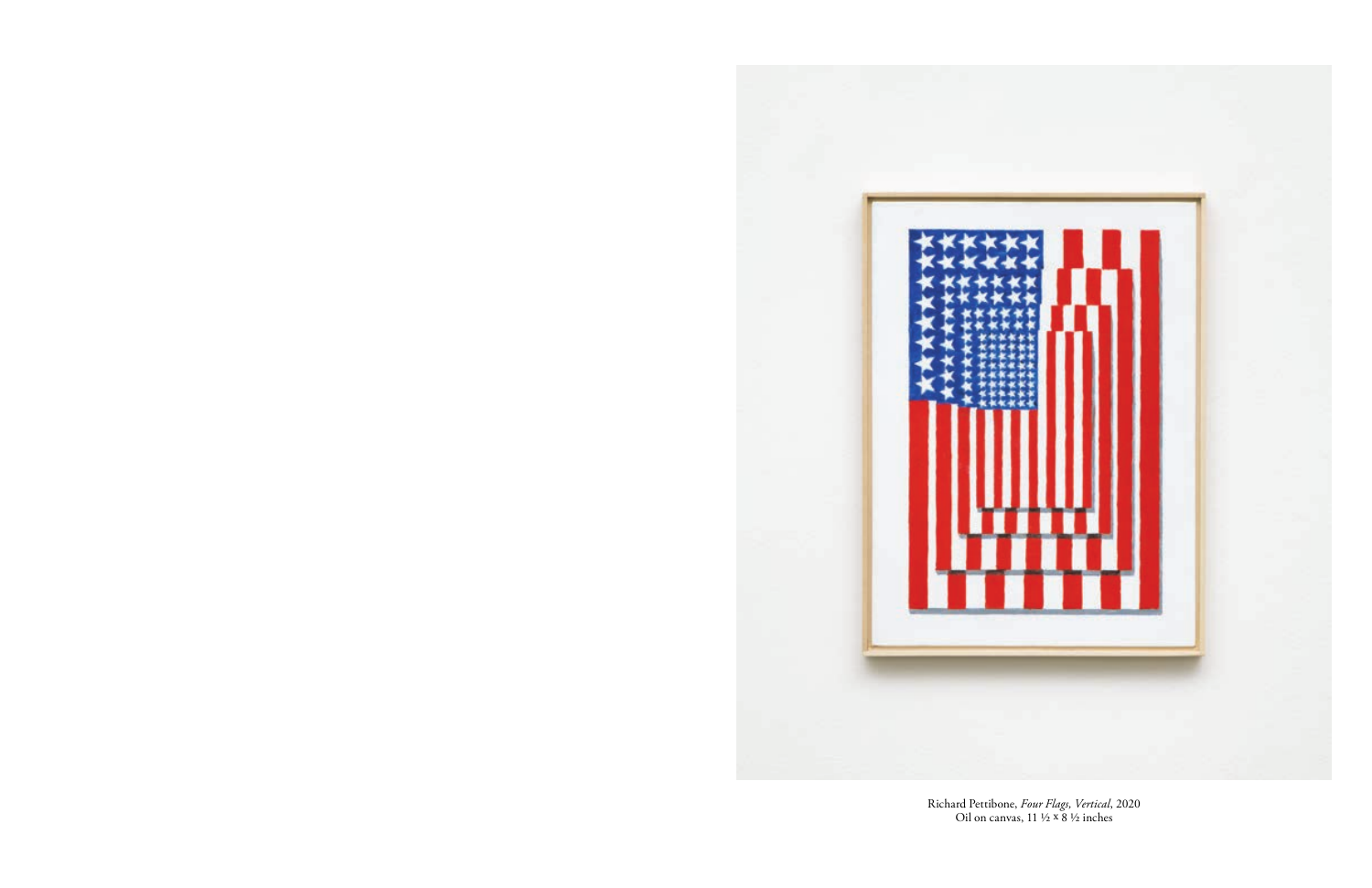

Richard Pettibone, *Tree Flags, Vertical, #2,* 2020 Oil on canvas,  $11 \frac{1}{2} \times 9 \frac{1}{4}$  inches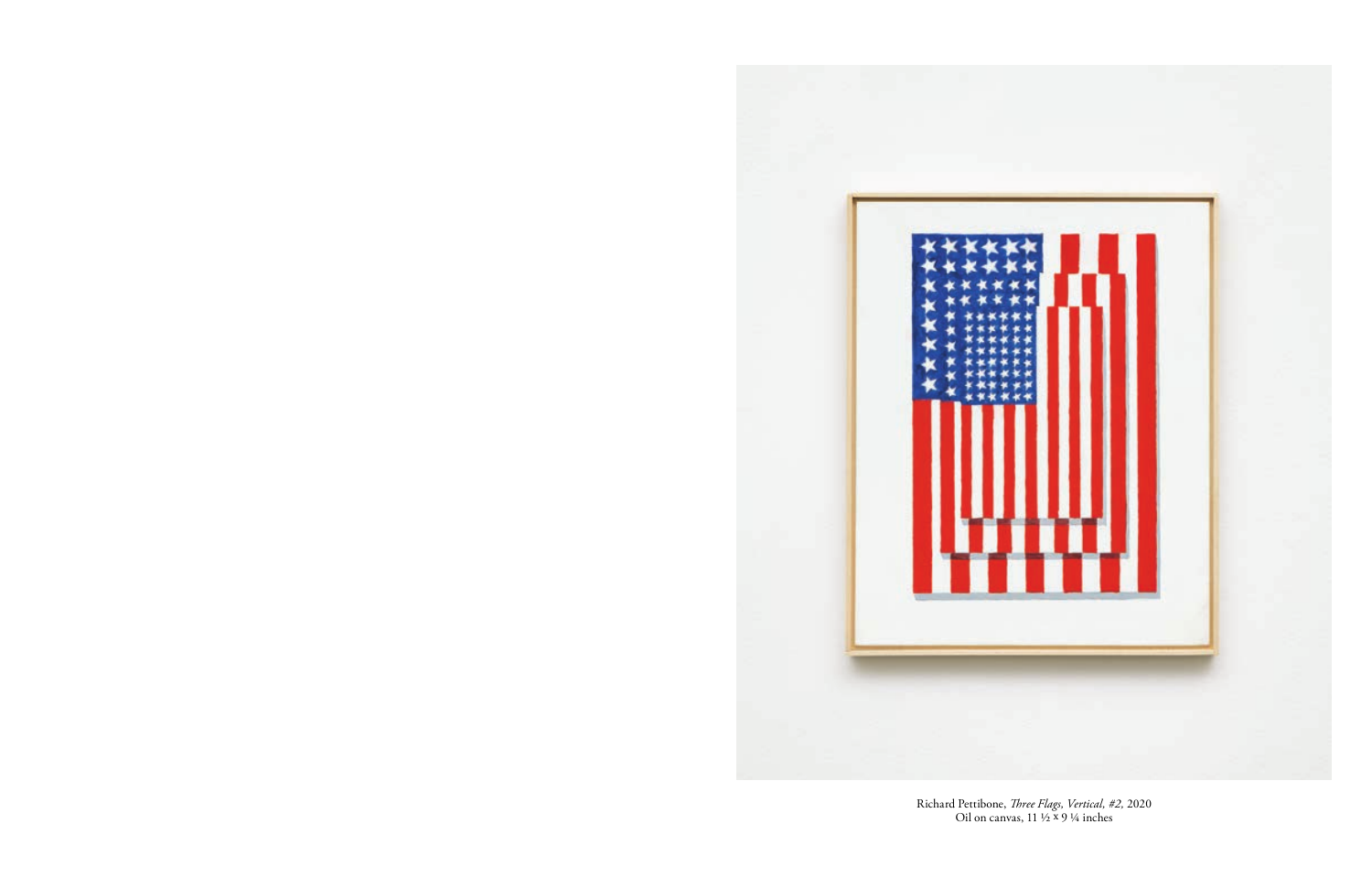

Richard Pettibone, *Tree Flags, Vertical, #4*, 2020 Oil on canvas, 13 ¾ x 9 ¾ inches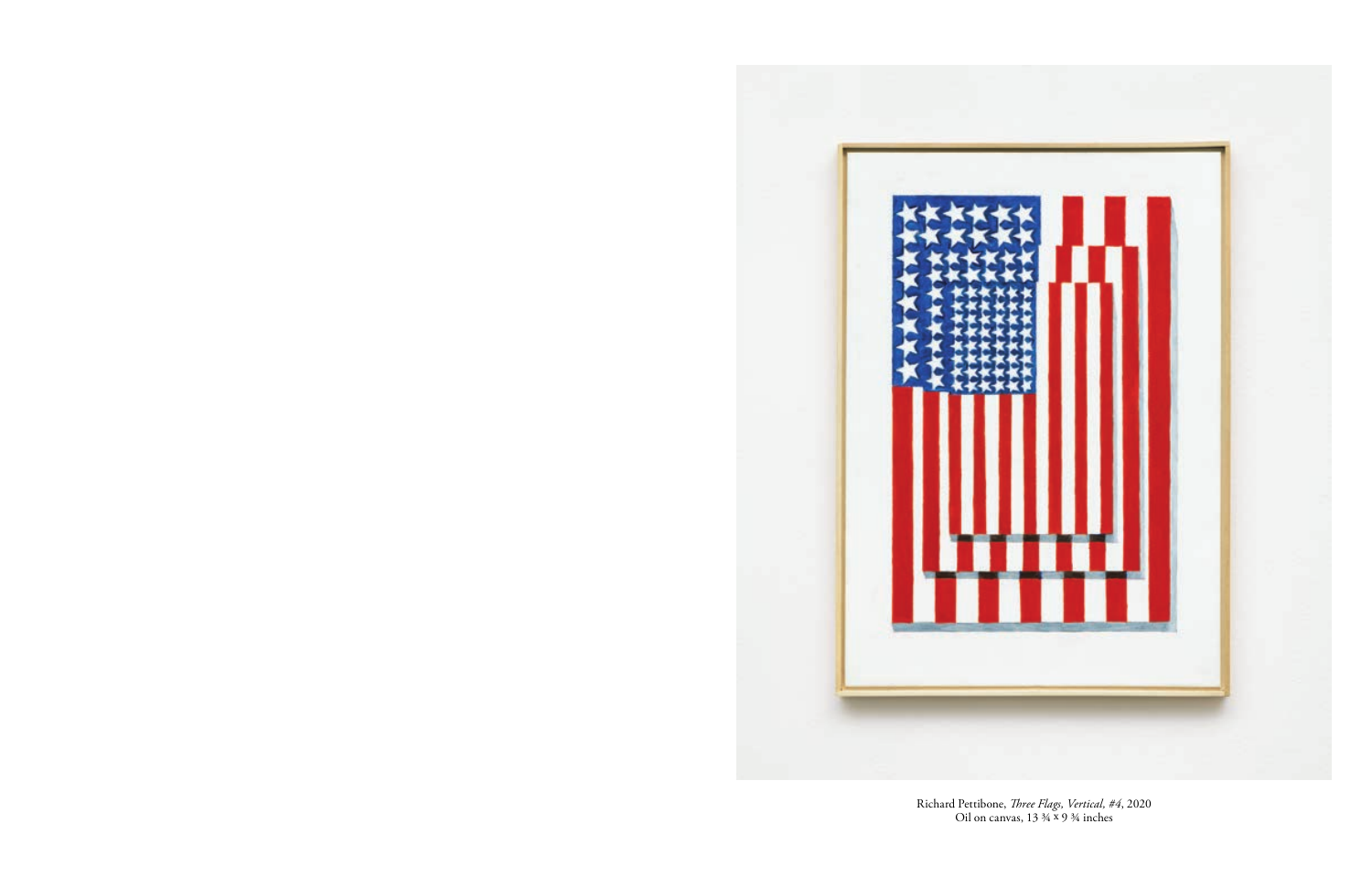

Richard Pettibone, *Tree Flags, Vertical, #5*, 2020 Oil on canvas, 12 ¾ x 9 inches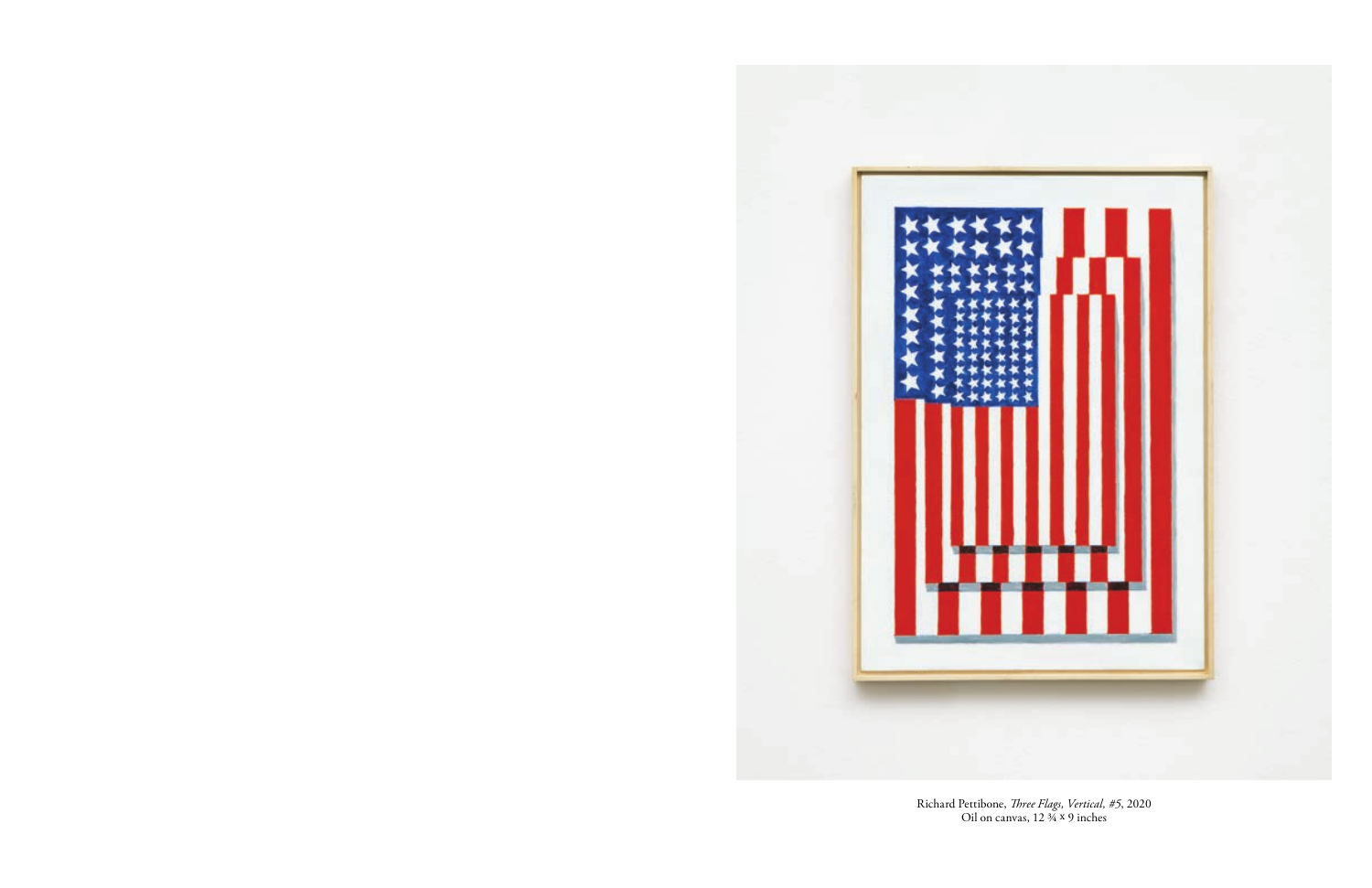

Richard Pettibone, *Tree Flags, Vertical, #6*, 2020 Oil on canvas, 10 ¾ x 7 ½ inches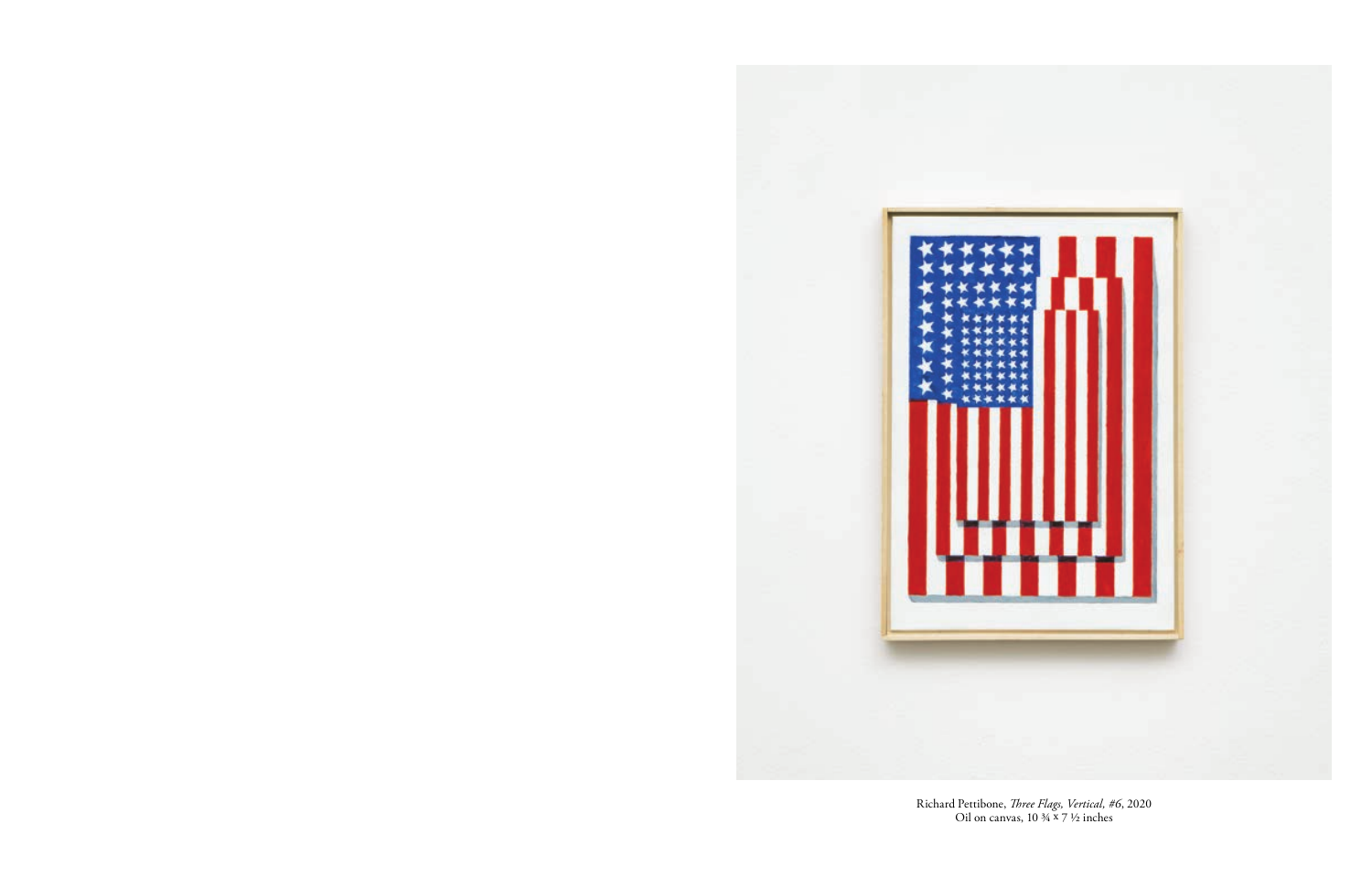

Richard Pettibone, *Tree Flags, Vertical, #7*, 2021 Oil on canvas, 13 x 10 inches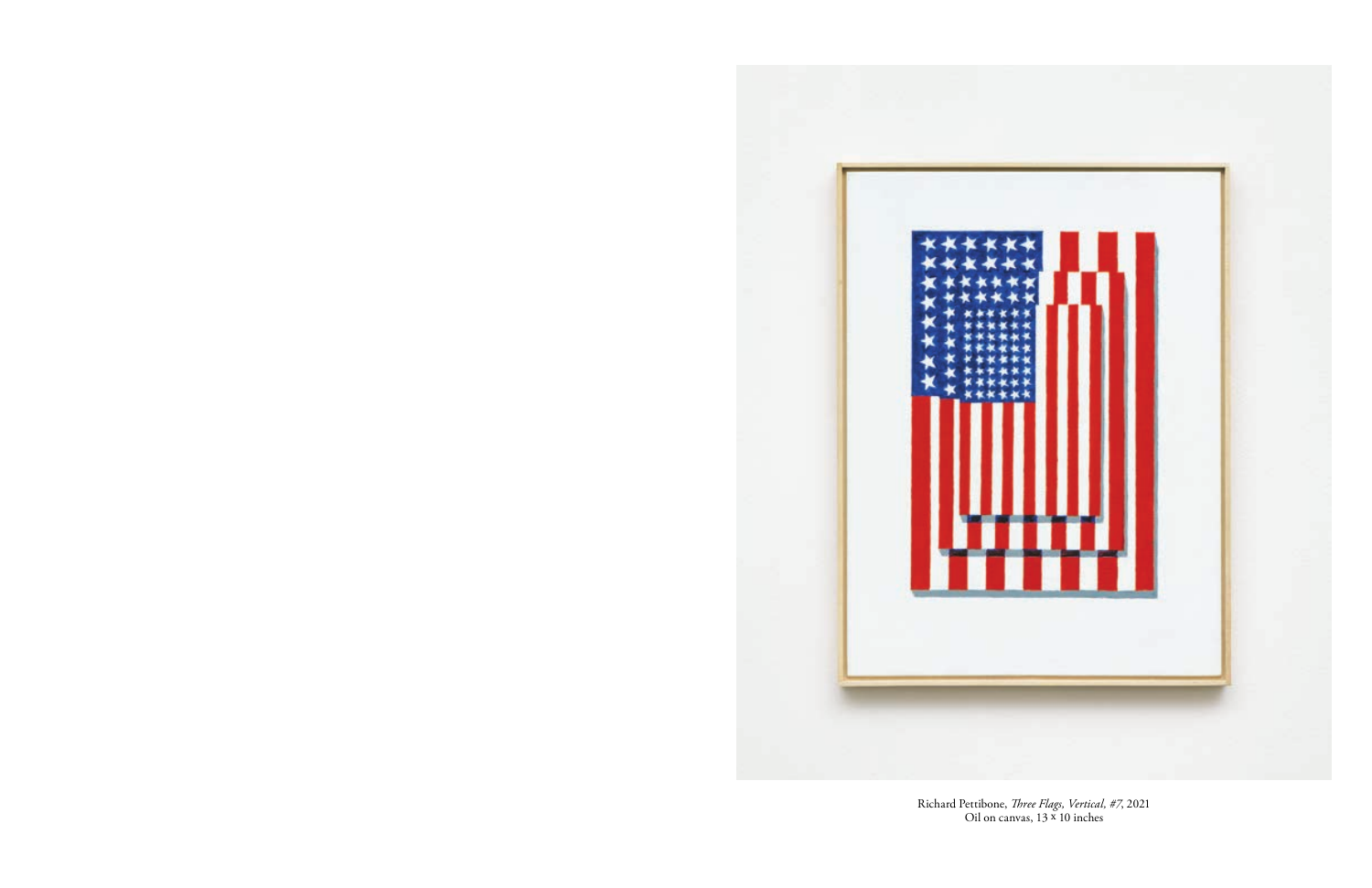

Richard Pettibone, *Tree Flags, Vertical, #8*, 2021 Oil on canvas,  $11 \frac{1}{2} \times 9 \frac{1}{4}$  inches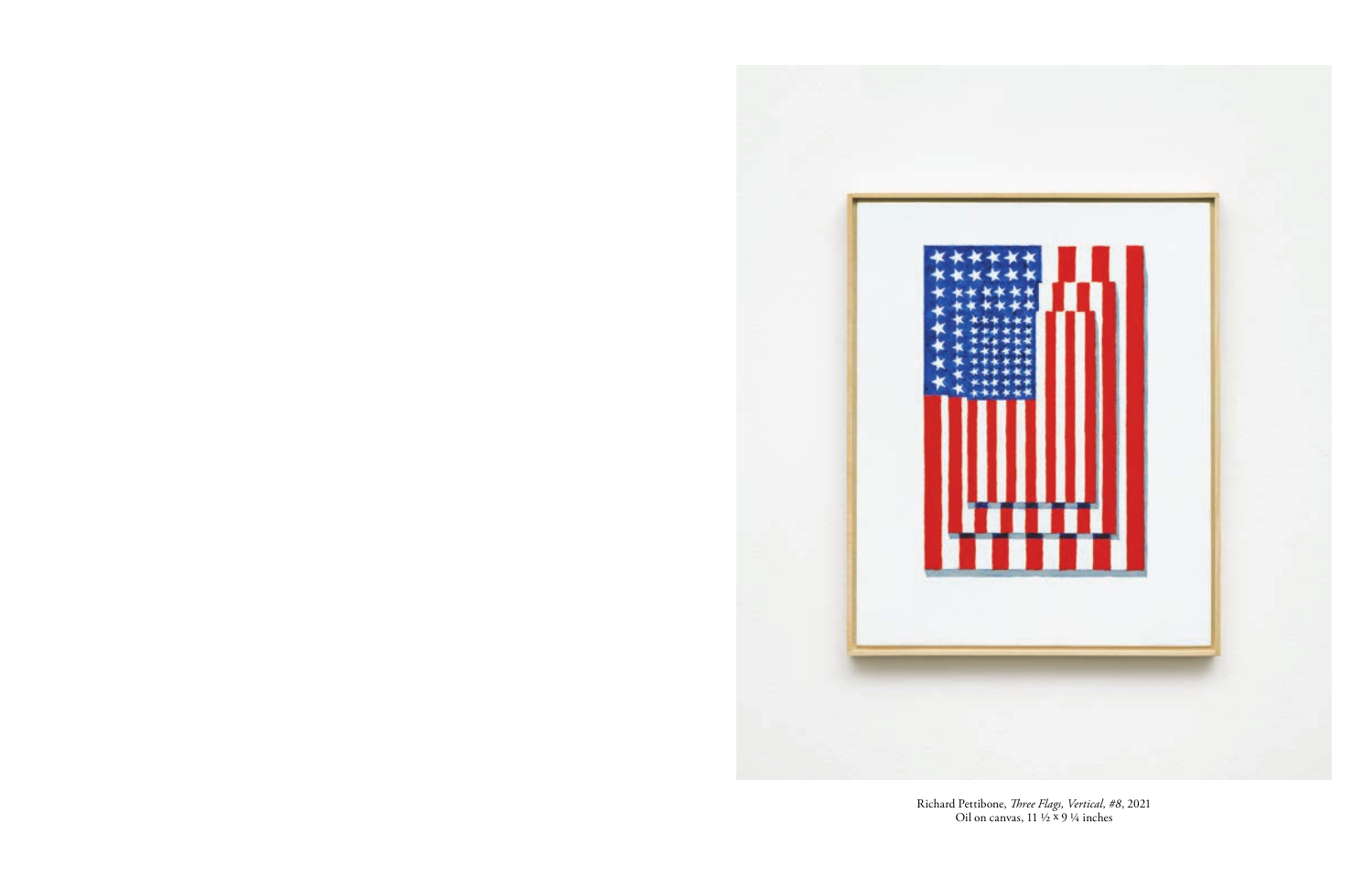

Richard Pettibone, *Tree Flags, Vertical, #9*, 2021 Oil on canvas, 13 x 9 ¾ inches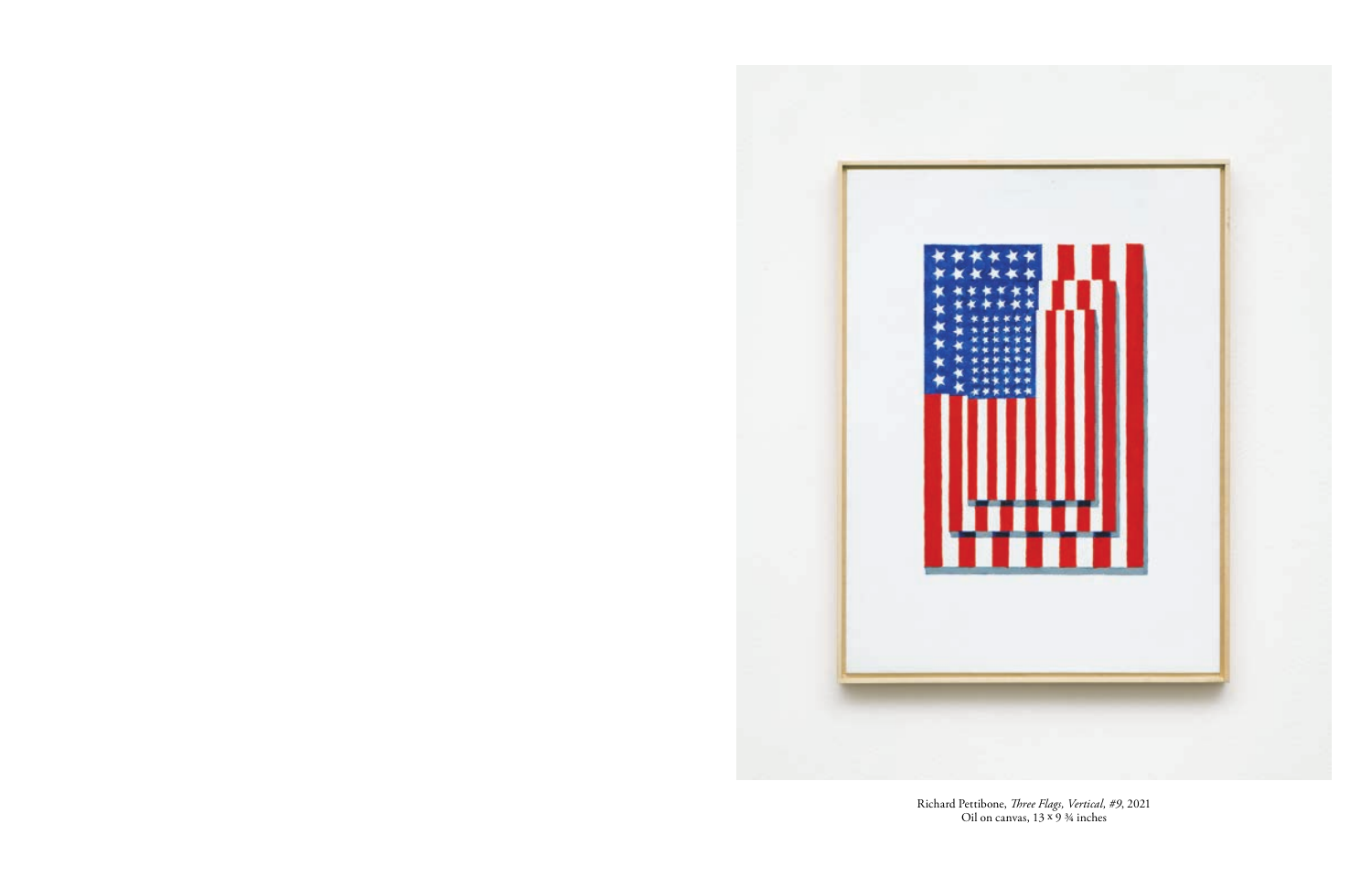

Richard Pettibone, *Tree Flags, Vertical, #10*, 2021 Oil on canvas, 13 x 9 ¾ inches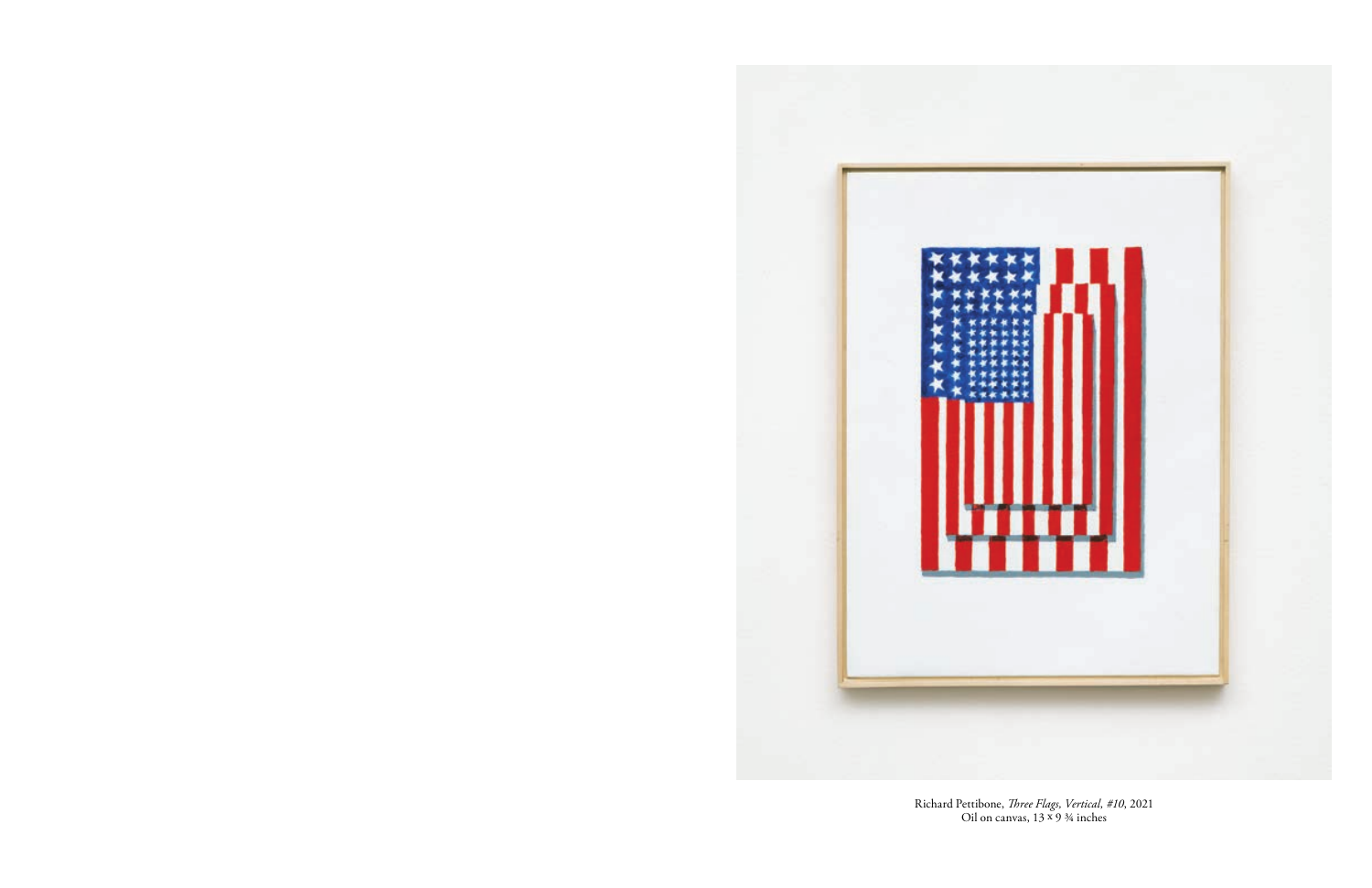

Richard Pettibone, *Jasper Johns, 'Two Flags', Silkscreen, 1974, #1*, 2021 Oil on canvas, 10 ¾ x 12 ½ inches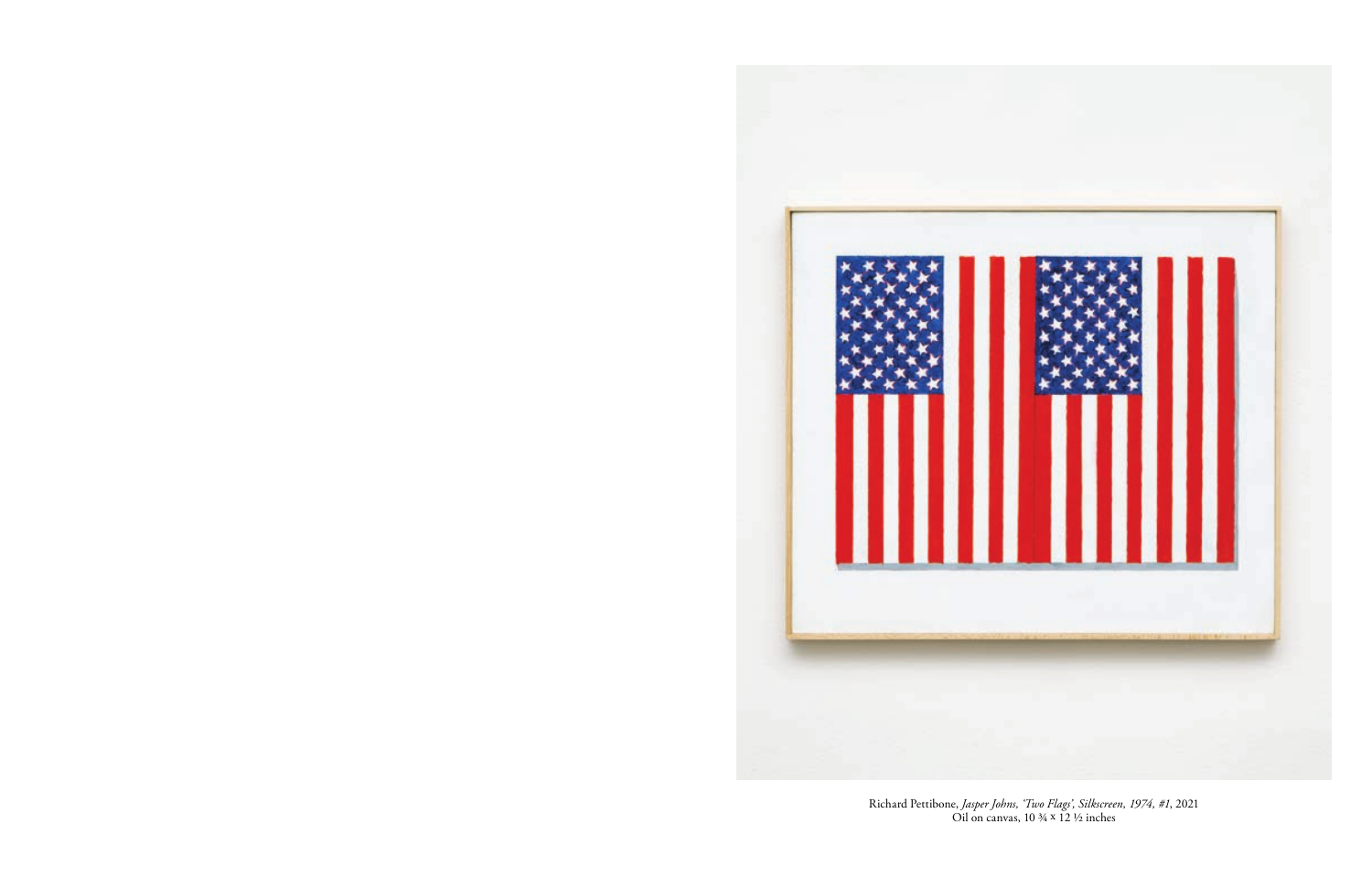

Richard Pettibone, *Jasper Johns, 'Two Flags', Silkscreen, 1974, #2*, 2021 Oil on canvas, 10 ¾ x 12 ½ inches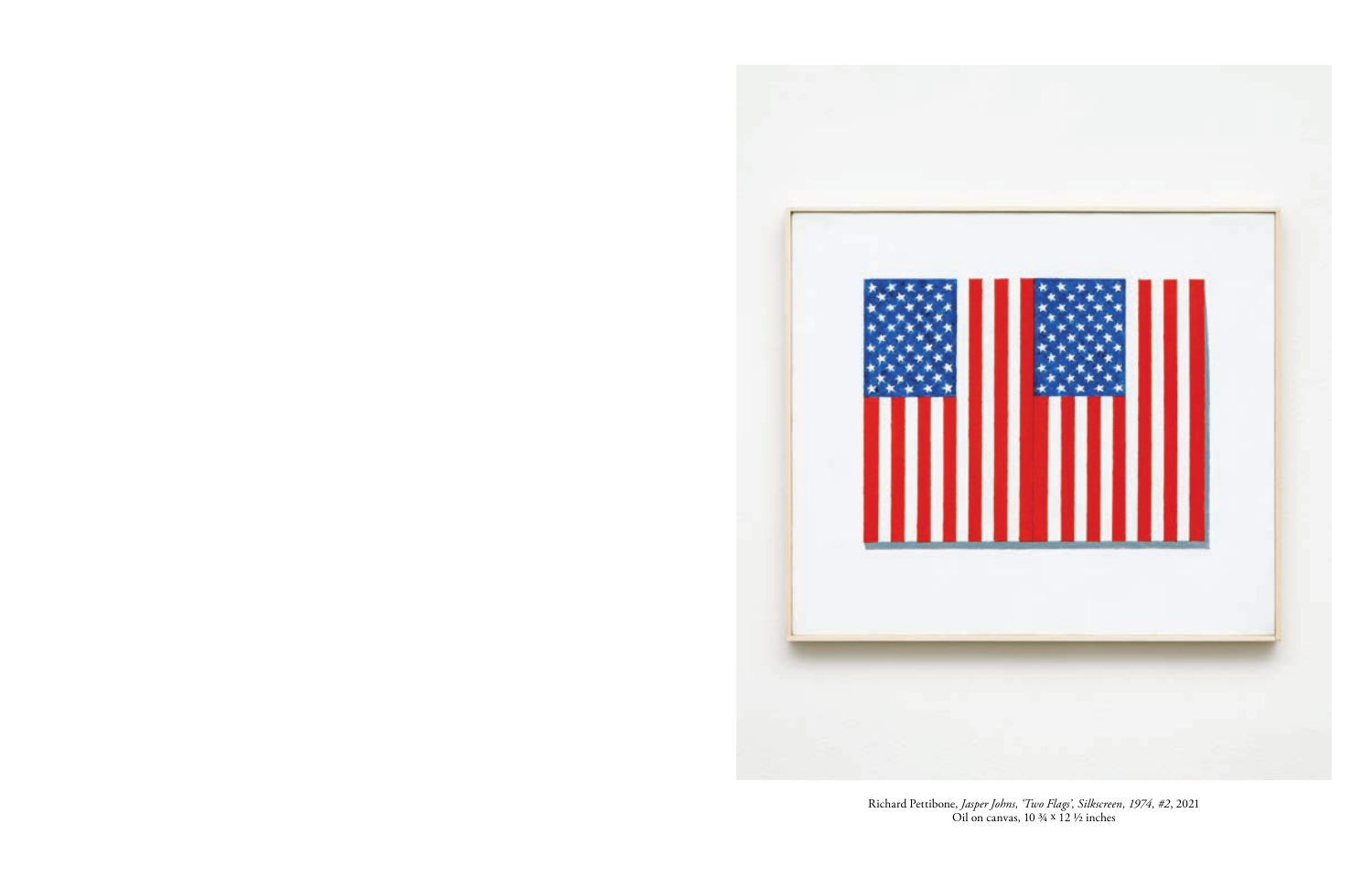

Richard Pettibone, *Jasper Johns, 'Two Flags', Silkscreen, 1974, #3*, 2021 Oil on canvas, 10 ¾ x 12 ½ inches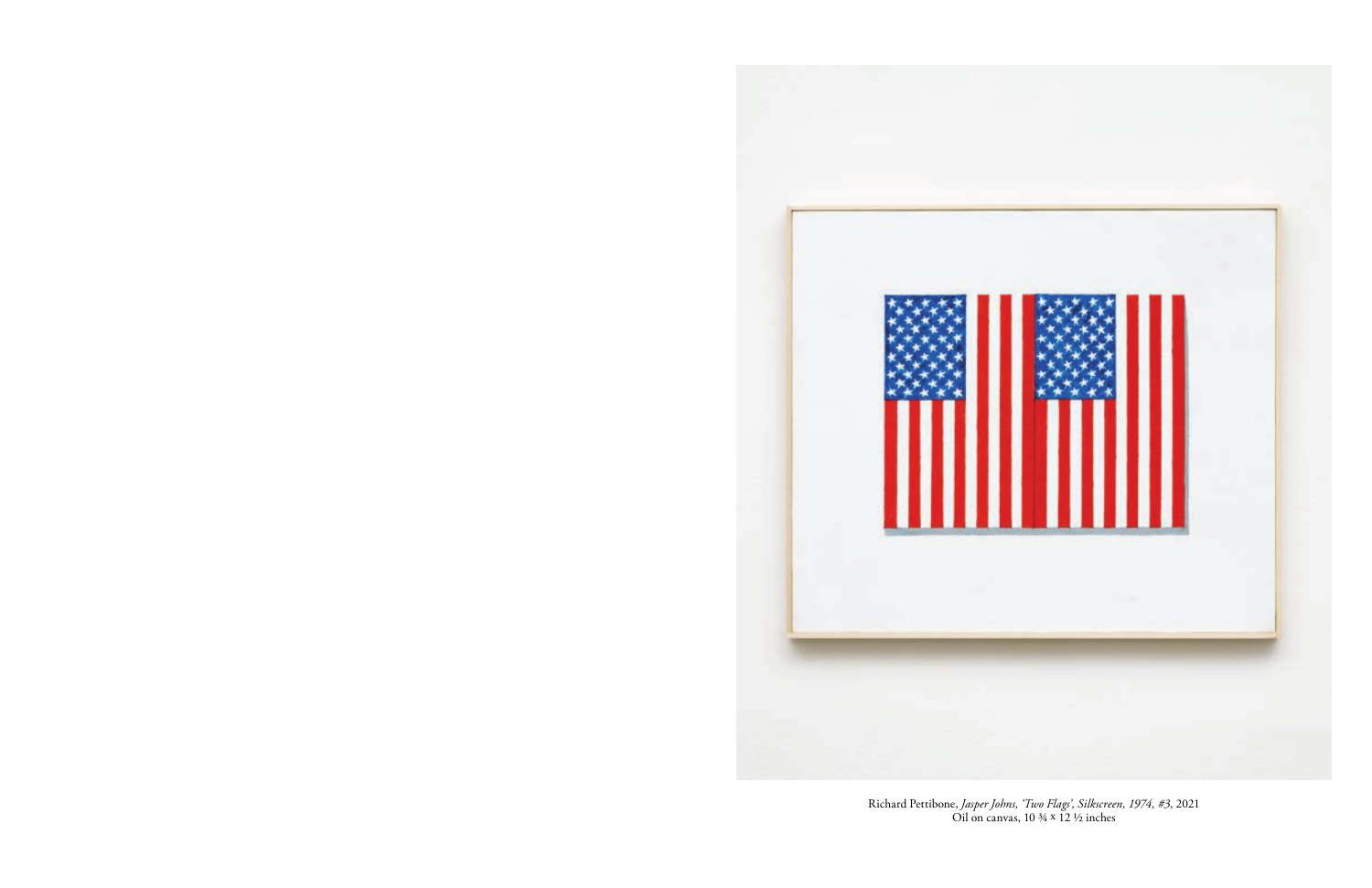

Richard Pettibone, *Jasper Johns, 'Flag', 1954, #1*, 2021 Oil on canvas, 9 x 11 ¼ inches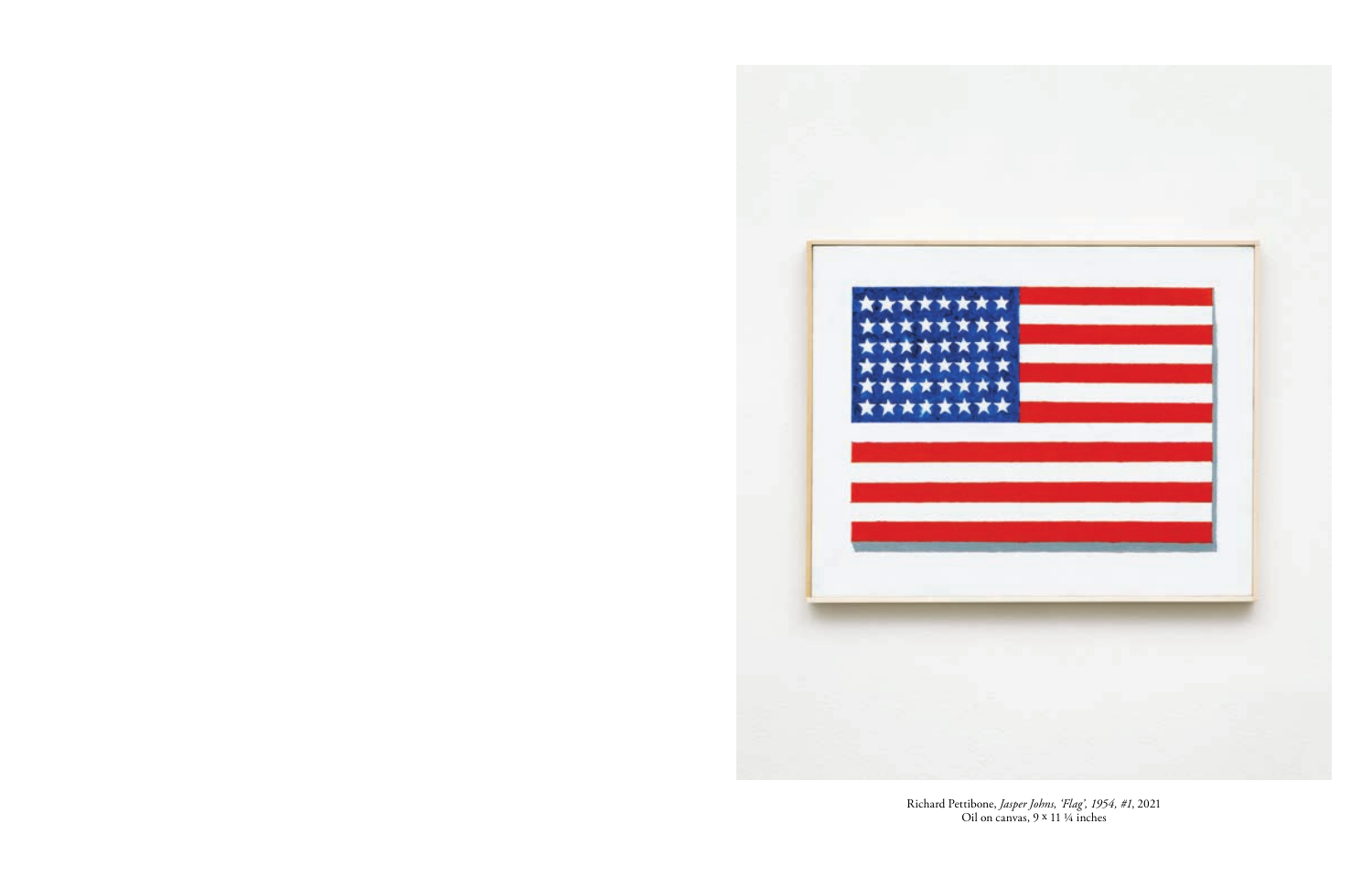

Richard Pettibone, *Jasper Johns, 'Flag', 1954, #2*, 2021 Oil on canvas, 9 x 12 ¼ inches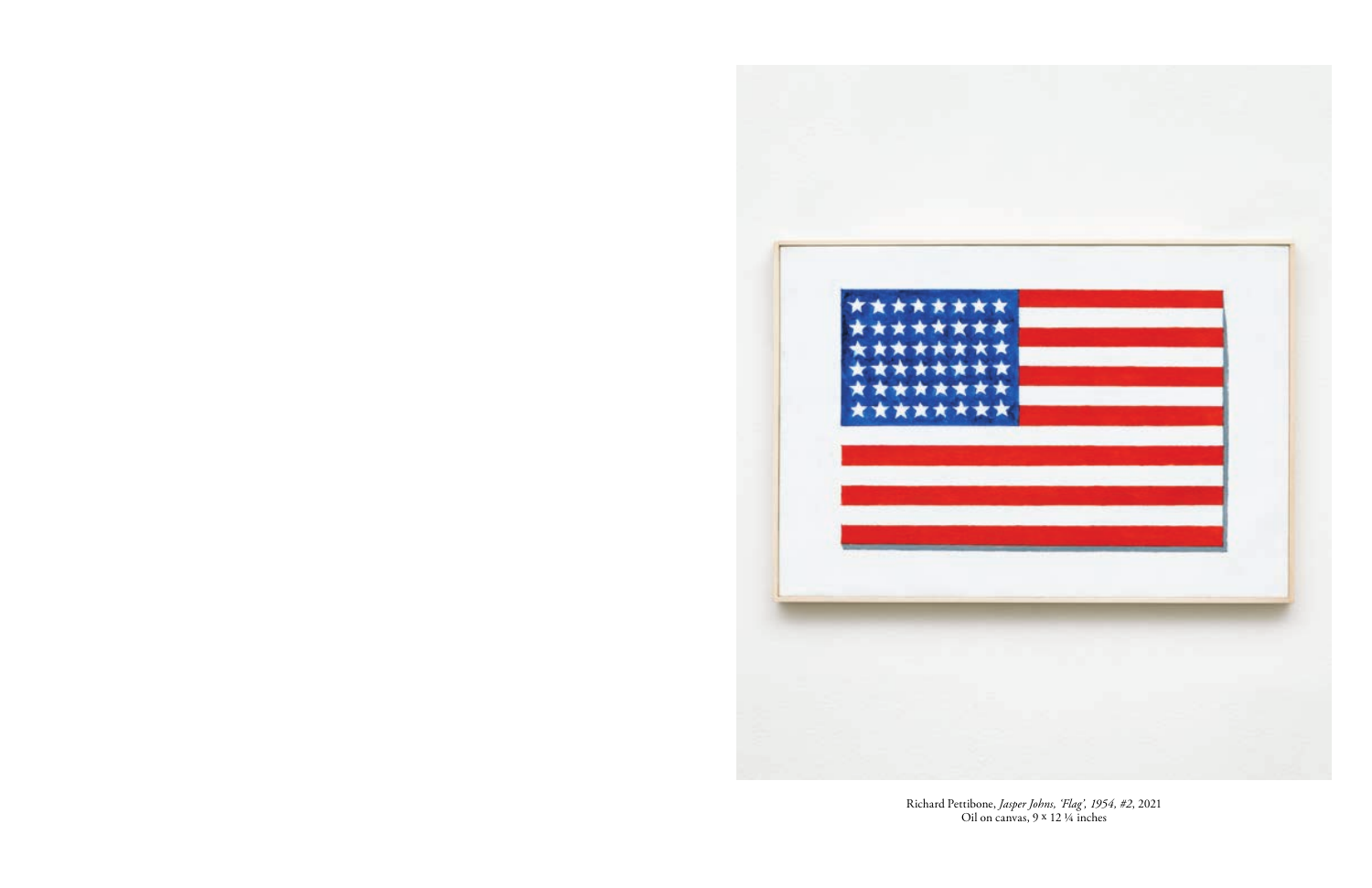

Richard Pettibone, *Jasper Johns, 'Tree Flags', 1958, #1*, 2021 Oil on canvas, 9 x 12 ¼ inches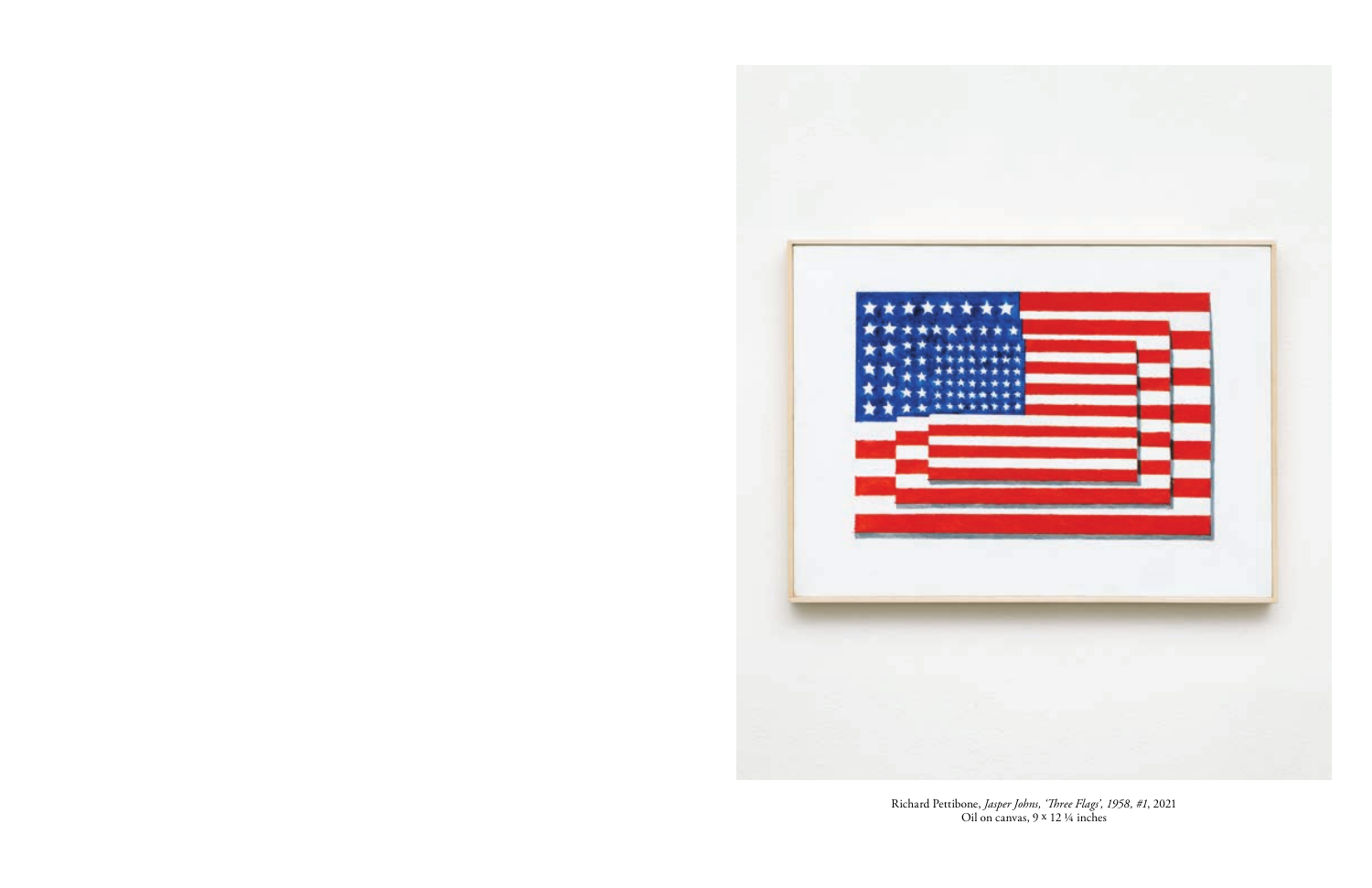### Exhibition Checklist

Richard Pettibone, *Tree Flags, Vertical, #2,* 2020 Oil on canvas,  $11\frac{1}{2} \times 9\frac{1}{4}$  inches

Richard Pettibone, *Tree Flags, Vertical, #6*, 2020 Oil on canvas,  $10\frac{3}{4} \times 7\frac{1}{2}$  inches

Richard Pettibone, *Tree Flags, Vertical, #4*, 2020 Oil on canvas, 13 ¾ x 9 ¾ inches

Richard Pettibone, *Tree Flags, Vertical, #5*, 2020 Oil on canvas, 12 ¾ x 9 inches

Richard Pettibone, *Jasper Johns, 'Two Flags', Silkscreen, 1974, #1*, 2021 Oil on canvas,  $10\frac{3}{4} \times 12\frac{1}{2}$  inches

Richard Pettibone, *Tree Flags, Vertical, #7*, 2021 Oil on canvas, 13 x 10 inches

Richard Pettibone, *Jasper Johns, 'Two Flags', Silkscreen, 1974, #2*, 2021 Oil on canvas,  $10\frac{3}{4} \times 12\frac{1}{2}$  inches

Richard Pettibone, *Jasper Johns, 'Two Flags', Silkscreen, 1974, #3*, 2021 Oil on canvas,  $10\frac{3}{4} \times 12\frac{1}{2}$  inches

Richard Pettibone, *Tree Flags, Vertical, #8*, 2021 Oil on canvas, 11 ½ x 9 ¼ inches

Richard Pettibone, *Jasper Johns, 'Flag', 1954, #1*, 2021 Oil on canvas,  $9 \times 11 \frac{1}{4}$  inches

Richard Pettibone, *Jasper Johns, 'Flag', 1954, #2*, 2021 Oil on canvas,  $9 \times 12 \frac{1}{4}$  inches

Richard Pettibone, *Tree Flags, Vertical, #9*, 2021 Oil on canvas, 13 x 9 ¾ inches

Richard Pettibone, *Jasper Johns, 'Tree Flags', 1958, #1*, 2021 Oil on canvas,  $9 \times 12 \frac{1}{4}$  inches

- 
- 
- 
- 
- 
- 
- 
- 
- 
- 
- 
- 
- 
- 

Richard Pettibone, *Tree Flags, Vertical, #10*, 2021 Oil on canvas, 13 x 9 ¾ inches